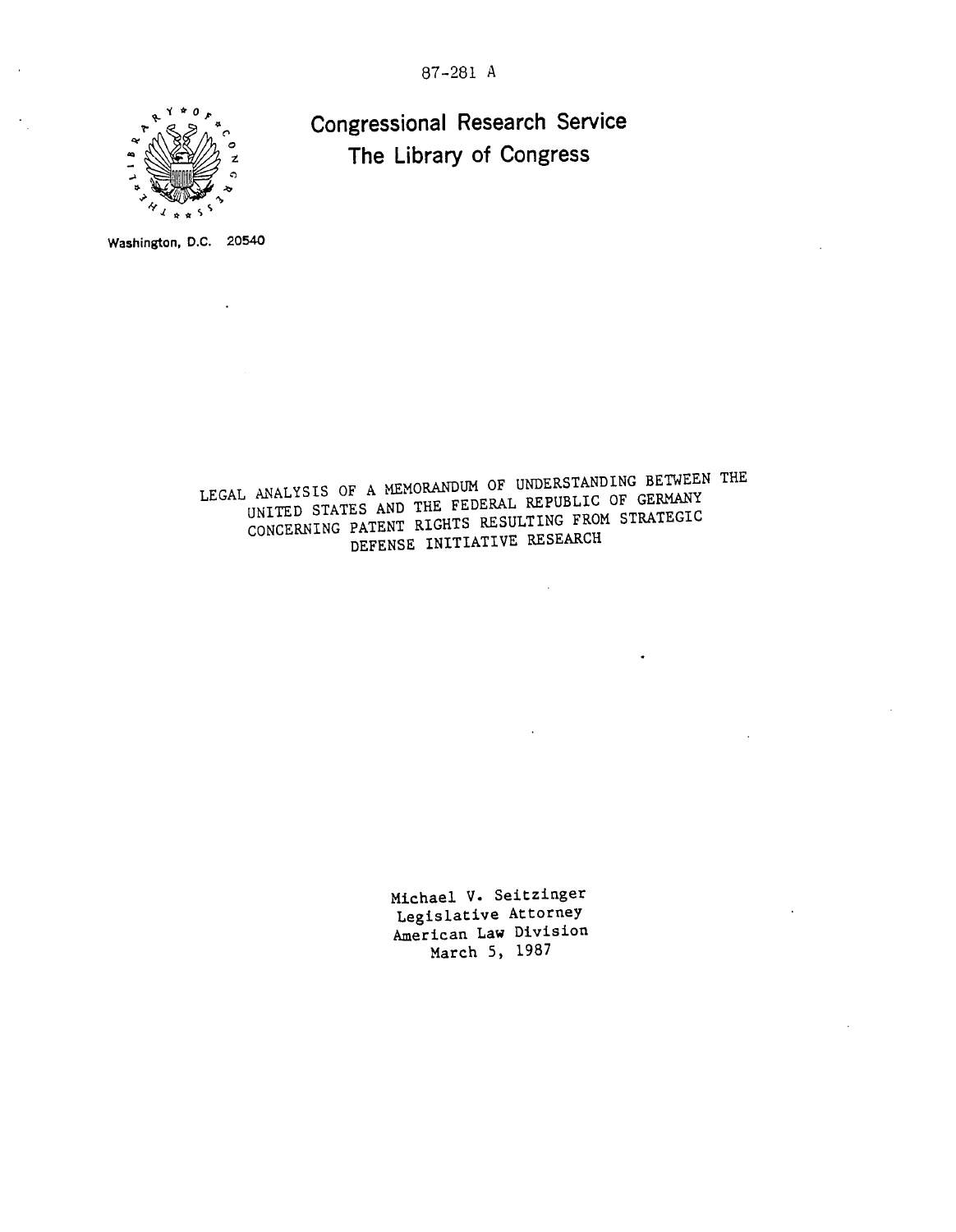# ABSTRACT

Discusses terms of memorandum of understanding between United States and West Germany in which West German corporations may retain patent rights resulting from research for United States Department of Defense; analyzes United States patent law in this area and discusses whether MOU would violate federal law.

 $\ddot{\phantom{a}}$ 

 $\sim 10$ 

 $\sim$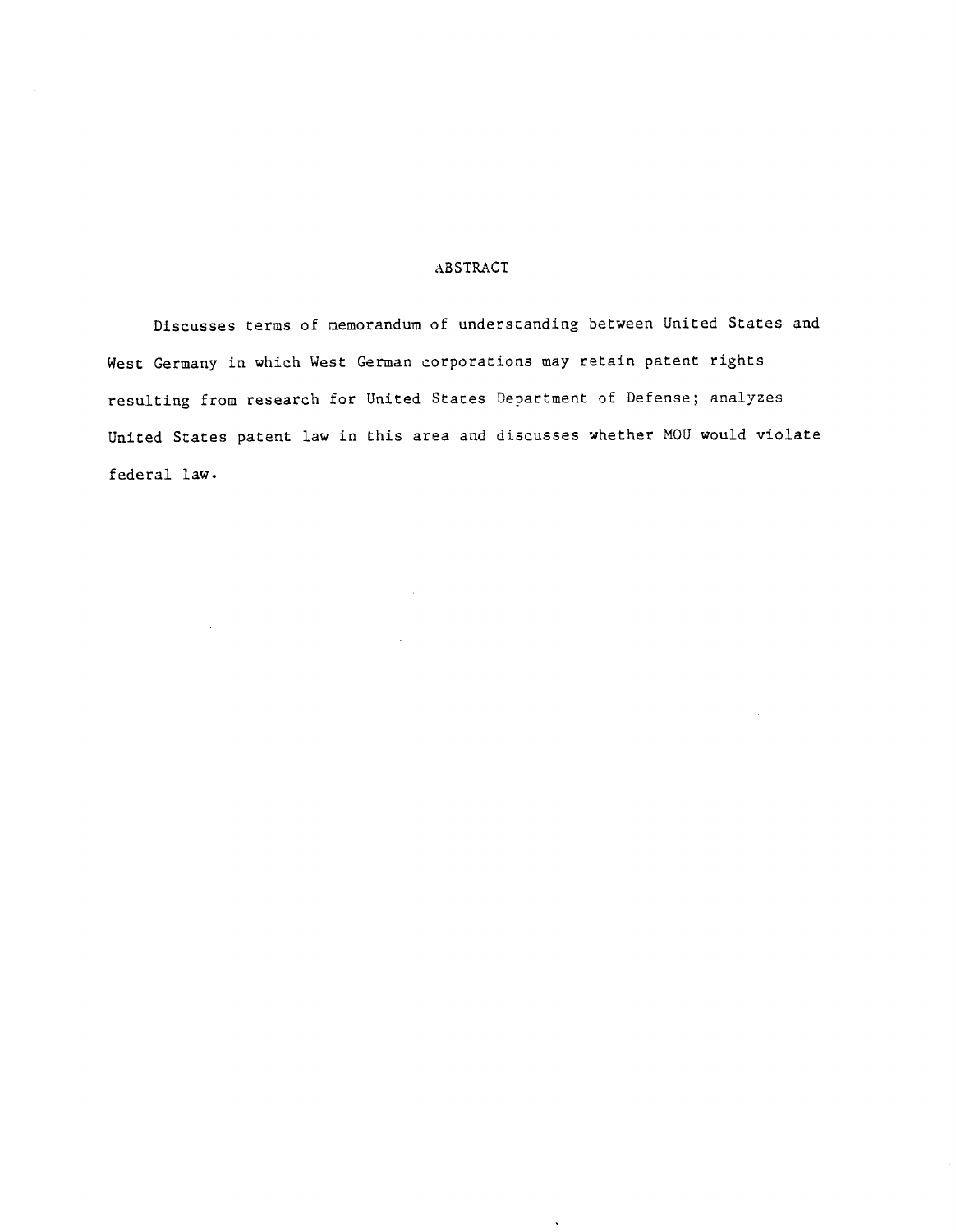# LEGAL ANALYSIS OF A MEMORANDUM OF UNDERSTANDING BETWEEN THE UNITED STATES AND THE FEDERAL REPUBLIC OF GERMANY CONCERNING PATENT RIGHTS RESULTING FROM STRATEGIC DEFENSE INITIATIVE RESEARCH

**BEATHING RANGE** 

القاران والمستشرق وستفرغ

On March 27, 1986, the United States and the Federal Republic of Germany signed a memorandum of understanding concerning the transfer of technology resulting from the Strategic Defense Initiative (SDI) Program.<sup>1</sup> The memorandum attempts to affirm certain cooperative agreements between the two countries concerning protection of information and property rights relating to any technology developed by German research companies financed by the United States government for the SDI Program. Part 8 of this memorandum is entitled "Intellectual Property Rights and Utilization of Information" and will be analyzed in this report in terms of present United States patent law. It should be noted, however, that it is not clear what legal effect, if any, this memorandum has at the present time, since, in the secret letter from Richard Perle, United States Deputy Secretary of Defense, to Lorenz Schomerus, of the West German Federal Ministry of Economics, the following statement is made:

> As regards the question of international law, the Government of the United States sees the Joint Agreement in Principle rather as a political declaration of intent than as a legally valid document.

Subpart 1 of Part 8 requires background information<sup>2</sup> to be protected; it cannot be used for purposes not specified in the contract without the consent

 $<sup>1</sup>$  A copy of this memorandum and two recent letters are provided as an</sup> Appendix to this report.

<sup>&</sup>lt;sup>2</sup> "Background information" is defined as "Technical data and computer software required or useful for a specific research project, however prior to the commencement of the research project or outside the documents relating thereto." Sec. 4.4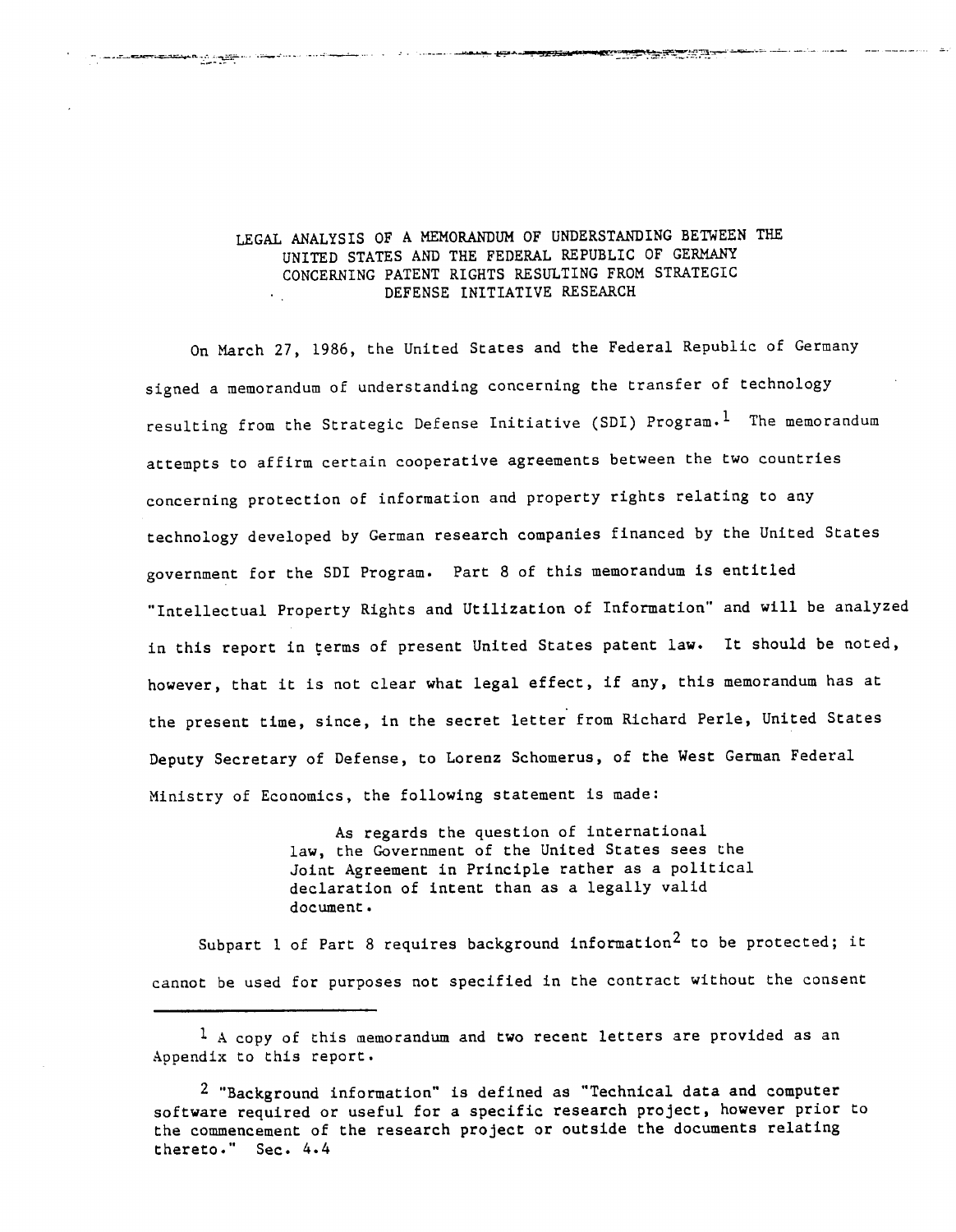of the owner. Participation in an SDI research project will not affect the author's rights of ownership and use of the information. Subpart 2 states that information protected by proprietary rights is subject to the rights of the owner and rights of use which the government and each contractor can claim. The person who receives the information must obtain the consent of the person who transmits the information before he uses or discloses the information. Subpart 3 concerns proprietary rights in foreground information.<sup>3</sup> These rights are required to be offered to the contractor who produced the foreground information unless the United States government, in conformity with its laws, has provided otherwise for rights to intellectual property resulting from research financed exclusively by it. German participants are permitted to participate in contractual arrangements financed exclusively by the United States. These arrangements normally require that the United States government shall receive unlimited rights to the foreground information produced within the framework of SDI contracts. In other words, the United States receives royalty-free rights to use, copy, or disclose this information for any purpose. However, this will not prohibit the contractor from using foreground information which he has produced, subject to the contract and applicable security regulations. The United States government is required to attempt to allow the use for non-military purposes of the results of non-classified research projects from the SDI project. These attempts shall be in accordance with the security interests and the laws and policy of the United States and shall be subject to third-party proprietary rights. The United States and West German governments are required to make every effort to support negotiations concerning licenses, royalties, and the

المتشابيب

<sup>3 &</sup>quot;Foreground information" is defined as "Technical data and computer software produced in the course of work being carried out on the basis of a contract, or a specific research project, including any invention or discovery, whether patentable or not, and which was developed during the course of work being done on the basis of said contract or research project or which became applicable in practice for the first time in connection therewith." Sec. 4.5.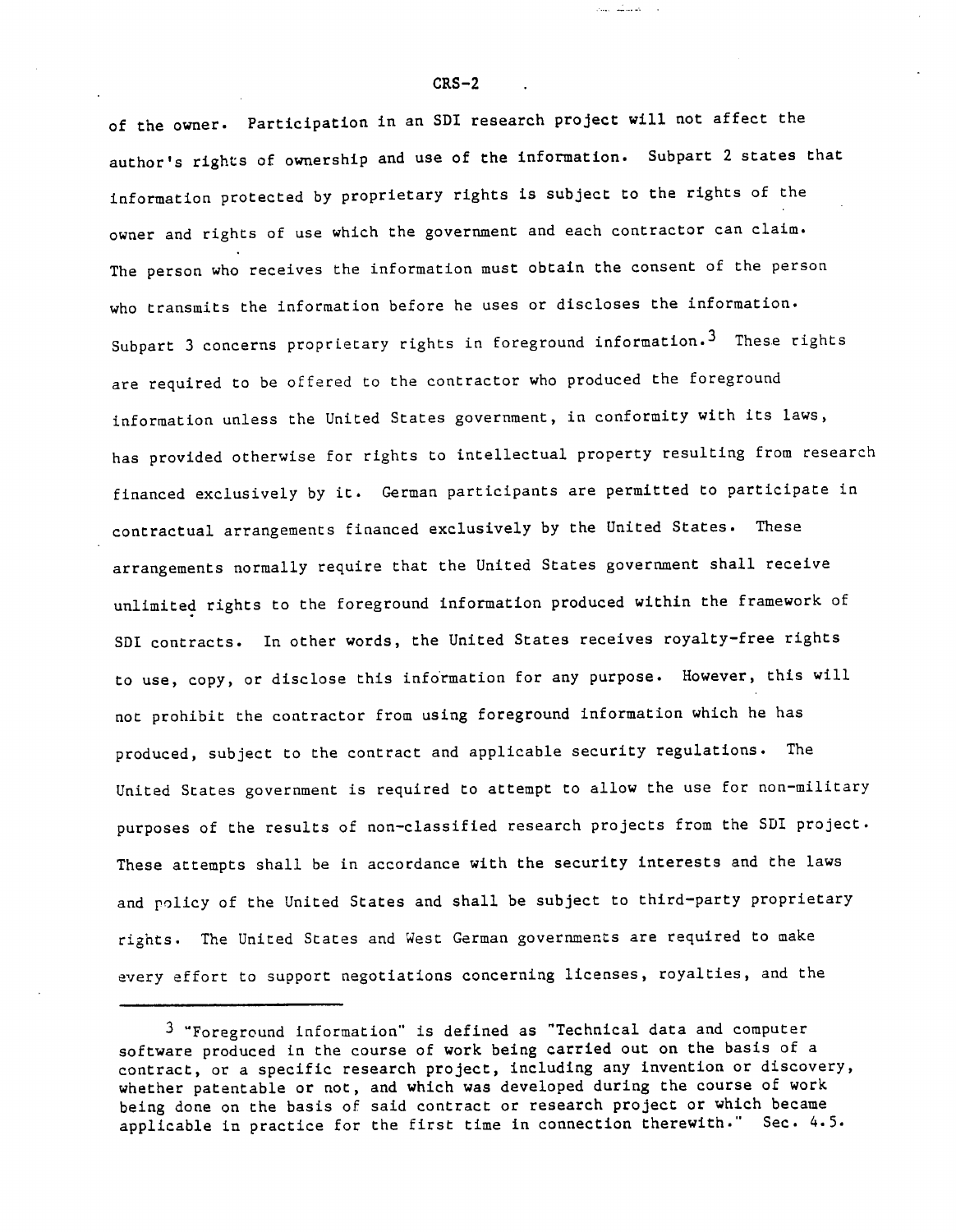exchange of technical information with the holders of these rights. The transfer of the research results obtained by subsidiaries of German companies domiciled within the United States shall be facilitated subject to the laws and policy of the United States.

The tenor of the intellectual property provision is perhaps best indicated in the statement that:

> Proprietary rights in technical data and computer software produced in the course of SDI research contracts shall be offered to the contractor who produced the technical data and computer software concerned. This shall apply unless the Government of the United States, in conformity with its municipal laws and implementing provisions, has in respect of the right to the intellectual property provided otherwise for contracts financed exclusively by it.<sup>4</sup>

Other provisions in the memorandum reiterate this intention that the foreign contractor should be offered proprietary rights in the inventions resulting from SDI research.<sup>5</sup>

Federal patent law concerning patent rights in inventions made with federal assistance is found for the most part in chapter 18 of title 35.<sup>6</sup> Congress's policy in enacting these statutes was to

> use the patent system to promote the utilization of inventions arising from federally supported research or development; to encourage maximum participation of small business firms in federally supported research and development efforts; to

 $4$  Sec. 8.3.1.

5 See, a.g., sections 3.2 ("Information protected by proprietary rights is subject to the rights of the owner and such rights of use as can be claimed in favor of each Government and each contractor."), 3.3.2 ("... This does not preclude the right of the contractor to use technical iata and computer software he has produced...."), and 3.3.5 ("The cransfer of the results of research obcained within the framework of SDI contracts by subsidiaries of German parent companies domiciled in the United States will be facilitated, subject to compliance with the laws and other legal provisions and the policy of the United  $Stats.")$ 

6 Codified at 35 U.S.C. §§ 200 et seq.

 $CRS-3$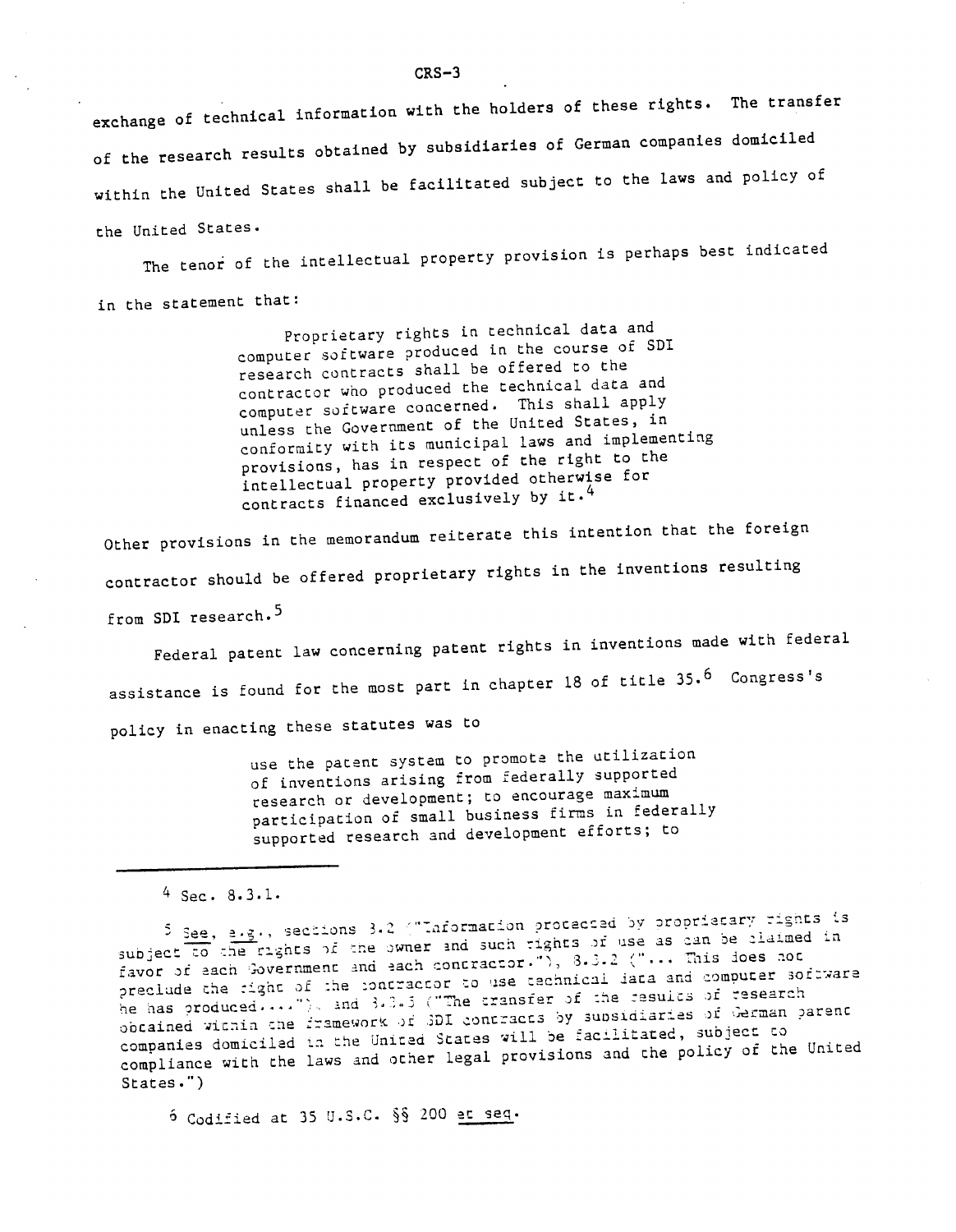promote collaboration between commercial concerns and nonprofit organizations, including universities; to ensure that inventions made by nonprofit organizations and small business firms are used in a manner to promote free competition and enterprise; to promote the commercialization and public availability of inventions made in the United States by United States industry and labor, to ensure that the Government obtains sufficient rights in federally supported inventions to meet the needs of the Government and protect the public against nonuse or unreasonable use of inventions; and to minimize the costs of administering policies in this area.<sup>7</sup>

35 U.S.C. section 202 is the major operative provision of this chapter and concerns the disposition of patent rights when federal funds have been used to assist the development of new inventions. For the most part the provision concerns the disposition of rights if a nonprofit organization or small business firm is the contractor. In such a case the contractor is permitted to elect to retain title to any subject invention. The funding agreement is permitted to provide otherwise "when the contractor is not located in the United States or does not have a place of business located in the United States or is subject to the control of a foreign government...." $8$  It would appear that subpart (d) of this statutory provision applies to any business, whether for-profit or nonprofit, large or small. The subpart states:

> If a contractor does not elect to retain title to a subject invention in cases subject to this section, the Federal agency may consider and after consultation with the contractor grant requests for retention of rights by the inventor subject to the provisions of this Act and regulacions promulgated hereunder.<sup>9</sup>

IE would further appear that there is an implication that every contractor will in most cases be prfered the fight to retain citle to the invention, subject to

**Mentan** di Summadia di Paka

- $8$  35 U.S.C. § 202(a)(i).
- $9$  35 U.S.C. § 202(d).

## CRS-4

 $7$  35 U.S.C. § 200.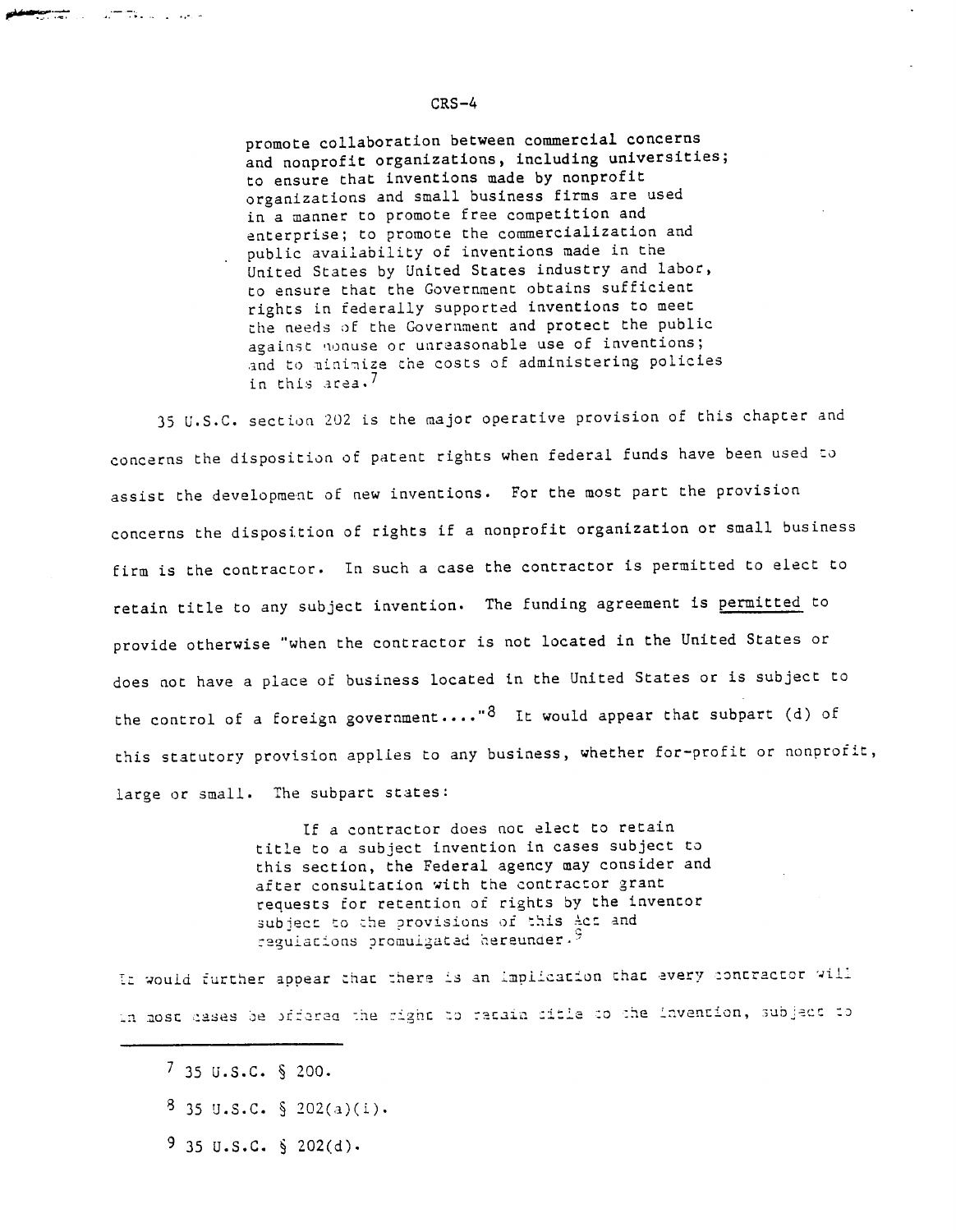the federal government's march-in rights<sup>10</sup> and minimum rights, <sup>11</sup> and that, in the case of foreign contractors, the funding agreement may provide otherwise.

In determining whether these implications may be drawn, it may be helpful to look at the legislative history of Public Law 96-517. Both parts of the House Report indicate that the original bill under consideration drew a more obvious distinction than the bill as passed between the patent rights of forprofit and nonprofit/small business contractors with the federal government:

> Subsection (a) provides for the acquisition of title to contract inventions by contractors which are either a small business or a non-profit organization. They would acquire title in each country listed under section (b)(2) of section 382 in which they filed a patent application within a reasonable time; their title would be subject to the Government's minimum rights under section 386 and to march-in rights under section 387.

Subsection (a) provides that a contractor that is not a small business or nonprofit organization will have four and one-half years from the filing of an invention report under section 382(b) to select one or more fields of use which it intends to commercialize or otherwise achieve public use under an exclusive license; an example of such is making the invention available to others for licensing on reasonable terms and conditions. During the four and one-half year period the contractor will have temporary title to the invention, subject to the Government's right under the  $Act.$ <sup>12</sup>

Subsection (a) provides for the acquisition of title to contract inventions by contractors

11 35 U.S.C.  $\S$  202(c)(4). The federal agency has a nonexclusive, nontransferrable, irrevocable, paid-up license to practice or have practiced for or on behalf of the United States any subject invention throughout the world.

12 House Report No. 96-1307, Part I, 96th Cong., 2d Sess. (1980), at 12.

CRS-5

والمسترور والأناوي والمتارين ويعودن

<sup>10 35</sup> U.S.C.  $\S$  203. The federal agency can claim title to the invention if: (a) the contractor has not taken steps to achieve practical application of the invention, (b) the contractor has not satisfied health or safety needs, (c) the contractor has not satisfied public use requirements; or (4) the required agreement has not been obtained or has been breached.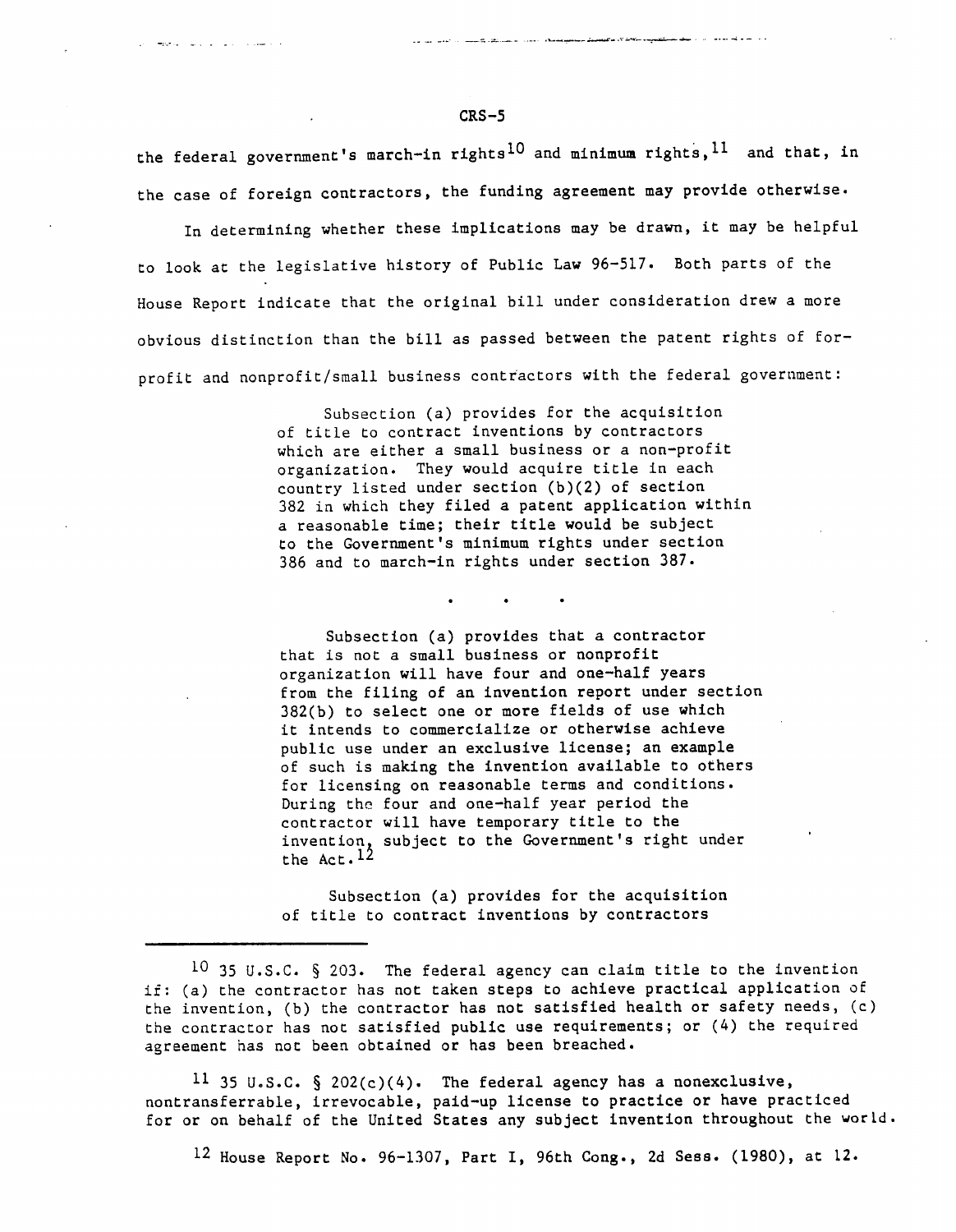which are either a small business or a nonprofit organization. They would acquire title in each country listed under section (b)(2) of section 382 in which they filed a patent application within a reasonable time; their title would be subject to the Government's minimum rights under section 386 and to march-in rights under section 387.

, where  $\sigma_{\rm c} = 1.06$  , where the contract department is a second contract of the contract of the contract of the contract of the contract of the contract of the contract of the contract of the contract of the contract

 $\mu_{\rm{max}}=1.2\pm 0.2$ 

Subsection (a) provides that a contractor that is not a small business or nonprofit organization will have four and one-half years from the filing of an invention report under section 382(b) to select one or more fields of use which it intends to commercialize or otherwise achieve public use under an exclusive license. During the four and one-half year period the contractor will have temporary title to the invention, subject to the Government's right under the  $Act. <sup>13</sup>$ 

This more obvious distinction was deleted from the bill as passed; yet, there is no indication that the Act concerns only nonprofit and small business contractors. Therefore, it is arguable that, when the statute does not specifically refer to nonprofit and small businesses, it applies to all government contractors, including foreign contractors.

Thus, present law would appear to allow both for-profit and nonprofit contractors to take title to inventions resulting from research funded by the federal government. When a foreign contractor is involved, however, the funding agreement may provide otherwise; the agreement is not required to provide otherwise. Therefore, there appears to be no clear inconsistency in this memorandum of understanding with present United States patent law, which arguably permits an agreement either to permit or prohibit the retention of a patent title by a foreign contractor. In the instant situation, retention of title by the foreign contractor is specifically permitted in the memorandum; it is therefore arguable that a West German contractor would possess all commercial rights for any patented invention resulting from research funded by United States

#### CRS-6

الموسود بالمدافعات للاعاد

<sup>13</sup> House Report No. 96-1307, Part 2, 96th Cong., 2d Sess. (1980), at 7.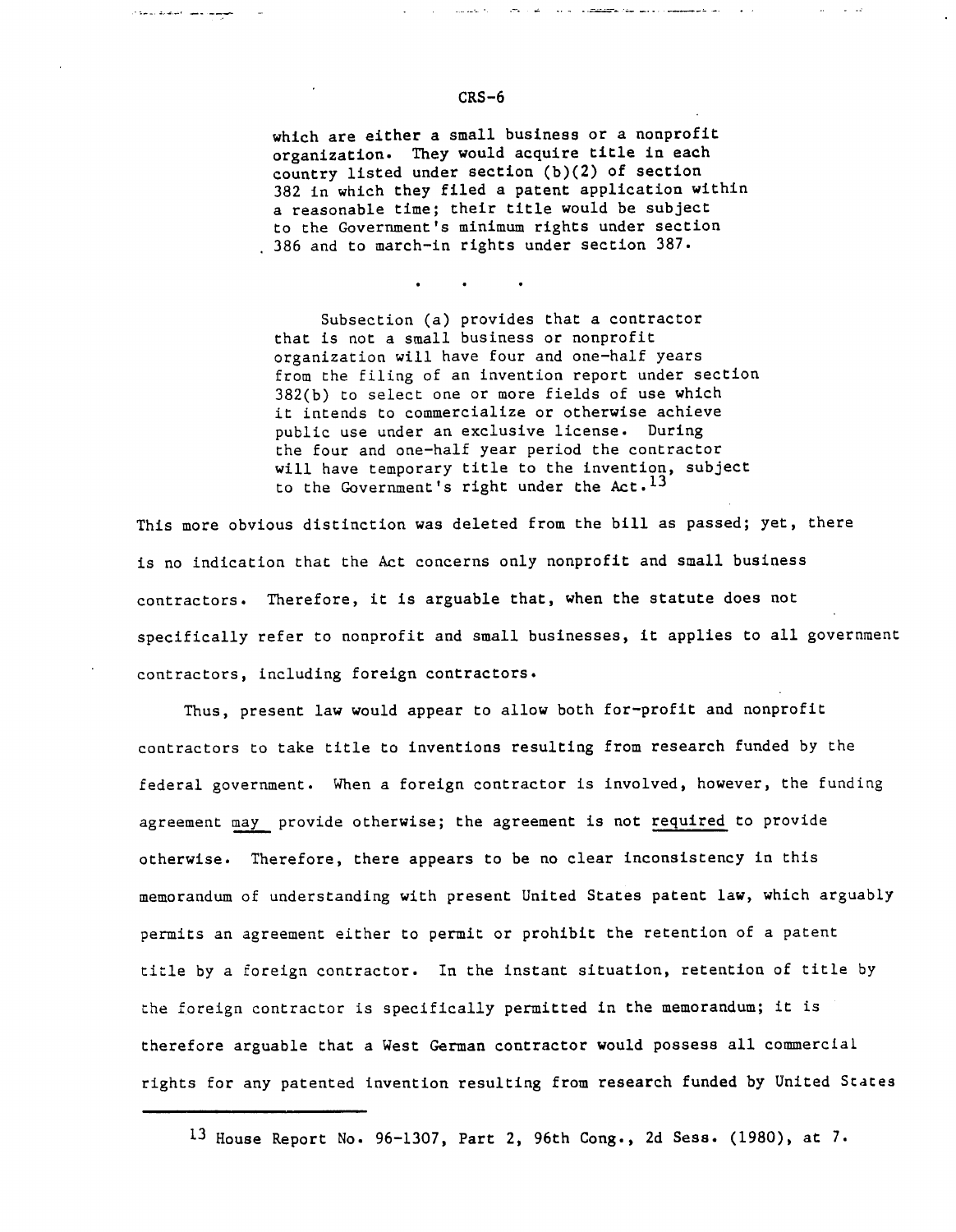government money, subject to the minimum rights and march-in rights possessed by the United States.

 $-$  --C- $\pi$ -- $-$ - $\pm$ 

It should be noted, however, that clauses in the memorandum purporting to assign proprietary rights in foreground information, though arguably not violative of federal patent law, may differ from standard clauses in United States government contracts with foreign contractors. The standard contract clauses as set forth in section 52.227-13(b)(1) and (2) of the Federal Acquisition Regulations (FAR) state:

> (b) Allocations of principal rights. (1) Assignment to the Government. The Contractor agrees to assign to the Government the entire right, title, and interest throughout the world in and to each subject invention, except to the extent that rights are retained by the Contractor under subparagraph (b)(2) and paragraph (d) below.

(2) Greater rights determinations. (i) The Contractor, or an employee-inventor after consultation with the Contractor, may retain greater rights than the nonexclusive license provided in paragraph (d) below, in accordance with the procedures of paragraph 27.304-1(a) of the Federal Acquisition Regulation (FAR). A request for a determination of whether the Contractor or the employee-inventor is entitled to retain such greater rights must be submitted to the Head of the Contracting Agency or designee at the time of the first disclosure of the invention pursuant to subparagraph (e)(2) below, or not later than 8 months thereafter, unless a longer period is authorized in writing by the Contracting Officer for good cause shown in writing by the Contractor. Each determination of greater rights under this contract normally shall be subject to paragraph (c) below, and to the reservations and conditions deemed to be appropriate by the Head of the Contracting Agency or iesignee.

FAR also requires agencies to provide necessary rules and regulations required for the proper appilication of federal laws and policies concerning, among ocher issues, guidance on negociacing contract prices and :arms concerning pacants and data, including royalties, in contracts between the federal government and

### **CRS-7**

المصطلب القطالية المتوادد والمتكار والمسور يتحلون الجعفس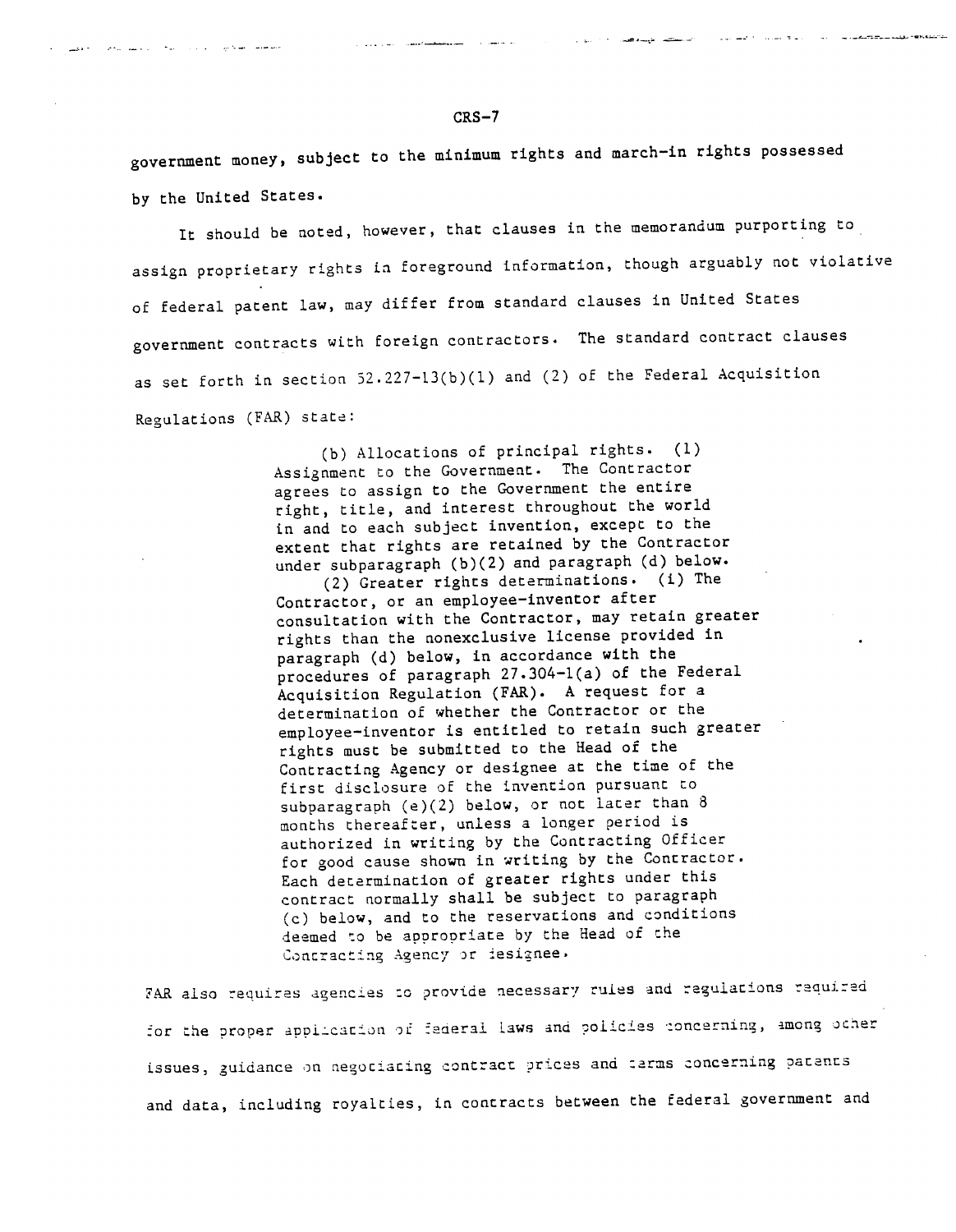a foreign government or foreign concern.<sup>14</sup> We have been informed by the Office of the General Counsel, Department of Defense, that it follows the FAR's concerning patent rights resulting from research contracts and that the Department has issued nothing contrary to these regulations.

In conclusion, it may be stated that the memorandum of understanding between the United States and West Germany is not inconsistent with federal patent law. Present law appears to permit contractors, if domestic, to take title to inventions resulting from research funded by the federal government. If the contractor is a foreign concern, the funding agreement may provide otherwise; it is, however, not required to do so. Thus, since the terms of the funding agreement concerning patent rights are discretionary, the terms of the memorandum giving proprietary rights to West German contractors do not violate United States law. The terms, however, may differ from the standard terms as set forth in the Federal Acquisition Regulations.

Michael V. Seitzüge

Michael V. Seitzinger Legislative Attorney American Law Division March **5,** 1987

<sup>14</sup> FAR  $\S$  27.601(c).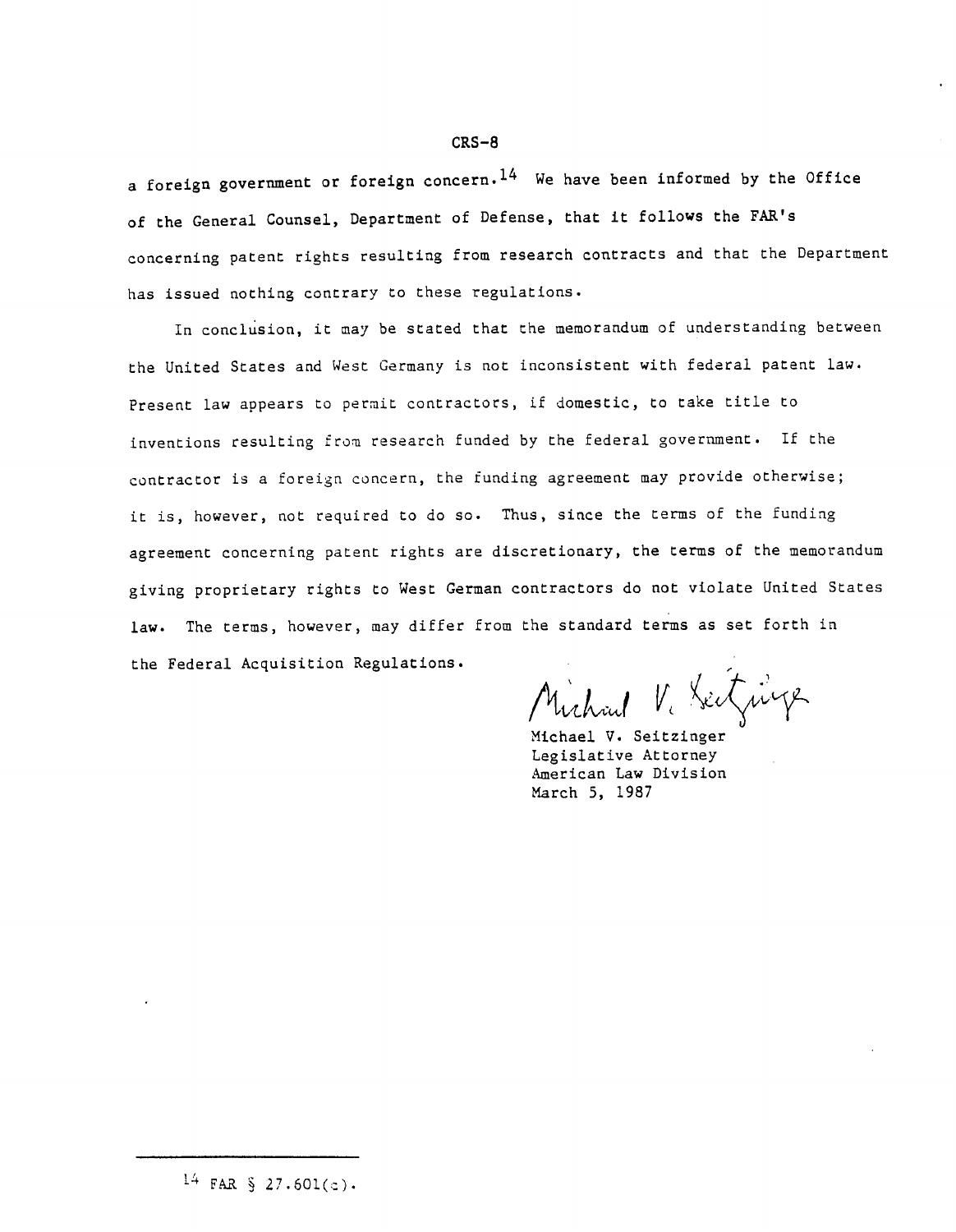المقامة مقاربات

**Carl Common** 

### APPENDIX

# FEDERAL REPUBLIC OF GERMANY-UNITED STATES: AGREEMENTS ON THE TRANSFER OF TECHNOLOGY AND THE STRATEGIC DEFENSE INITIATIVE\* (March 27, 1986)

- - .\_\_-; -- .- - ---- cYL;- .·h--i·L - -

#### Introductory Note

On March 27, 1986 the Government of the Federal Republic of Germany and the Government of the United States signed two Agreements in Washington, D.C., the Joint Agreement in Principle (concerning the Transfer of Technology) and the Agreement on German Participation in Research on the Strategic Defense Initiative. These Agreements, as well as accompanying letter, e.g. between Richard Perle, Deputy US Defense Minister and Lorenz Schomerus, of the Federal Ministry of Economics, were drawn up in English and German.

The Governments seemingly decided not to make public said Agreements. There was considerable pressure on the German Government to make the text available to the public.

On April 18, 1986 the Cologne daily newspaper, "Express" published a German version of the two Agreements and, on April 20,.1986 the exchange of letters between Perle and Schomerus followed. The "Express" claimed to be in possession of the authentic versions. Officials who asked not to be named confirmed that the published versions were authentic.

\*(The unofficial English translation and the Introductory Note were prepared for International Legal Materials by Gerhard Wegen, I.L.M. Corresponding Editor for the Federal Republic of Germany, partner of the law firm of Gleiss, Lutz, Hootz, Hirsch & Partners, Stuttgart, ad-<br>mitted to practice in New York and Stuttgart. The unofficial German mitted to practice in New York and Stuttgart. The unofficial German text appears in the Cologne Express, April 18 and 20, 1986. The help in translation given by Miss **E.** Richomme is kindly acknowledged. [The Agreement on the Transfer of Technology appears at I.L.M. page 959, and the exchange of letters concerning this agreement appears at page 974. The Agreement concerning the Strategic Defense Initiative appears at I.L.M. page 962.<br>| Other countries which have either concluded, or are in the process

I of concluding, memoranda of understanding similar to the agreements con-<br>cluded by the Federal Republic of Germany and the United States are:<br>Israel, Italy, Japan and the United Kingdom.]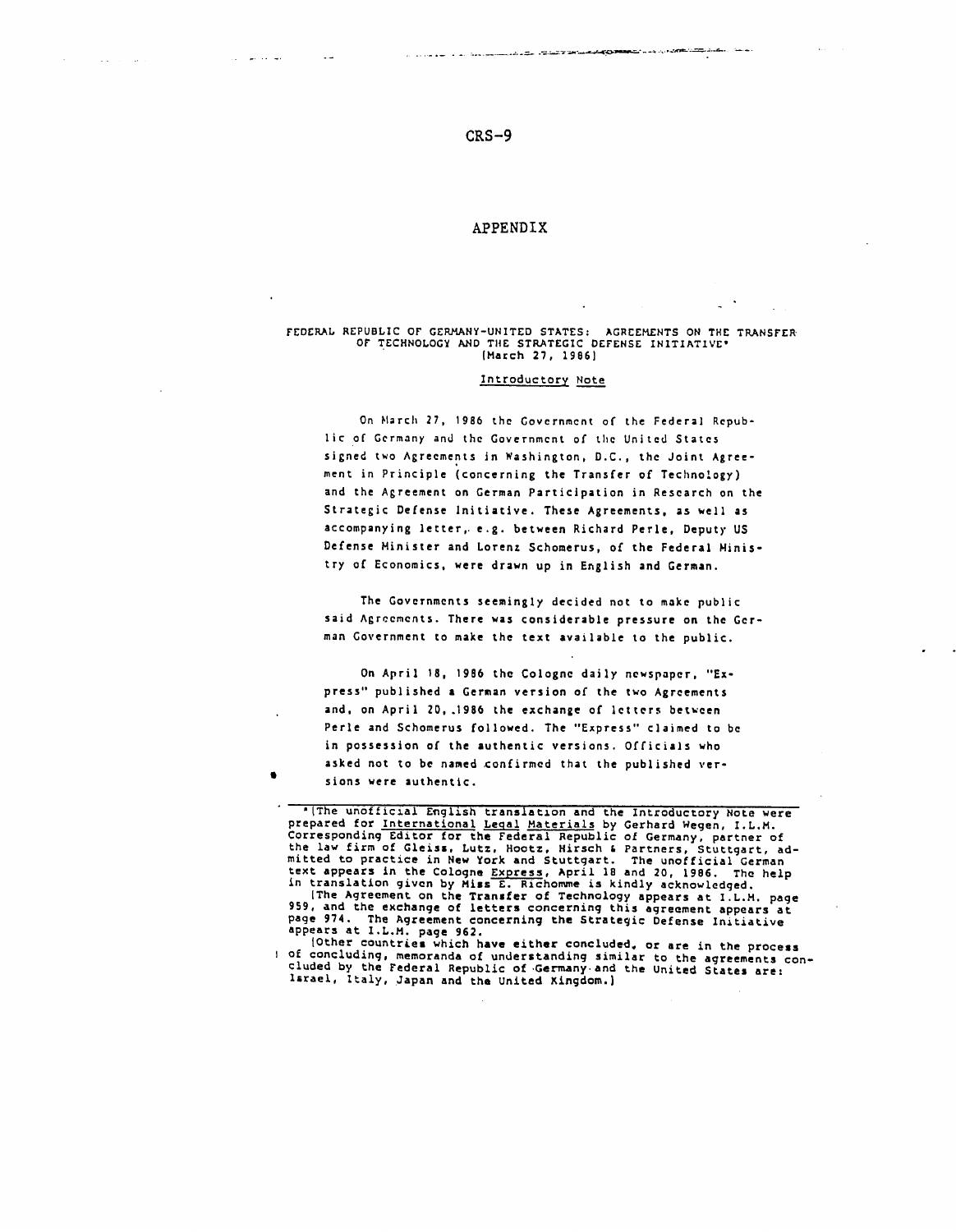CRS-10

المقدم فيتشكر التصافي وووور

The "Express" version served as the basis for the translation into English, though the German text was alsn published by a Bonn-based newsletter. The translation indicates a few misplints or unclear passages in the "Express" version. Also, the translation follows meticulously the graphic structure of the 'Express" version without, however, emphasizing certain paragraphs by using bold print, as the "Express" did, with the exception, again, of headings.

This Introductory Note refrains from commenting upon the contents of the SDI Agreements. It should be noted, however, that Richard Perle, in the last paragraph of the letter reproduced, comments upon the legally binding character of the Joint Agreement in Principle under public international law. The "Express" makes it clear in its edition of April 18, 1986 that there are more accompanying letters with regard to the SDI Agreements not reproduced in full.

Finally, the reader should bear in mind that the following texts are translations of the German versions, the English texts not having been made public. Hence, the English original will differ in nuances from the translations reproduced; e.g. the "Agreement" may be a "Memorandum of Understanding" and alike. The aim of the translation is merely to make available the contents of the already published SDI Agreements to the interested Englishspeaking international community.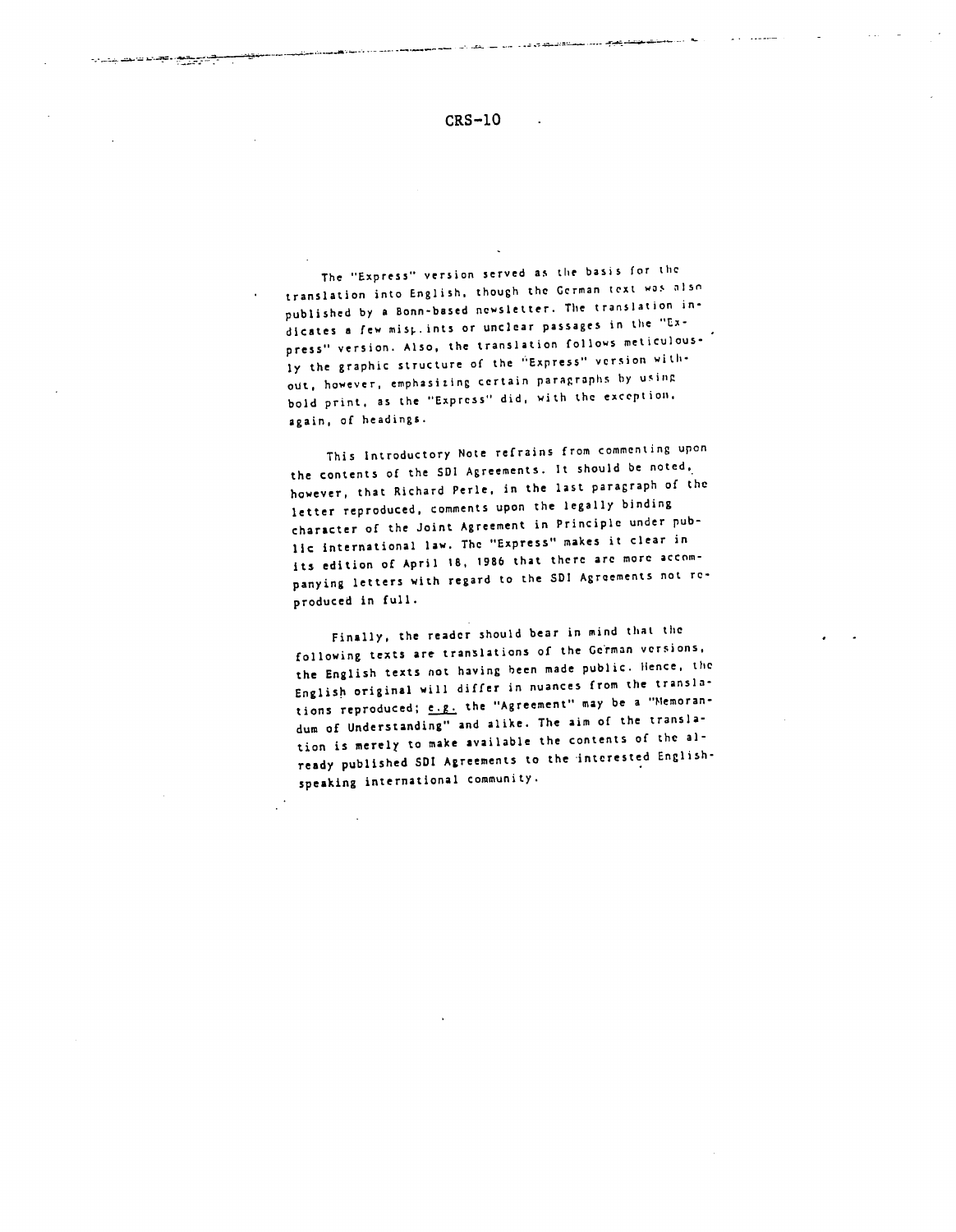CRS-11

 $\mathcal{P}^{\mathcal{A}}$  , and  $\mathcal{P}^{\mathcal{A}}$ 

# Agreement on the Transfer of Technology

Joint Agreement in Principle between the Federal Republic of Germany and the Government of the United States of America, done Washington, D.C. on 27 March <sup>1986</sup>

I. Preamble

Γ.

 $\cdot$ 

In the course of their consultations the Government **of** the Federal Republic of Germany and the Government of the United States of America re-affirmed the long-standing cooperation between the Governments of the two countries, their industries. research establishments and other entites in the areas of industry, science, technology and security. In the realization that the continuation of this cooperation will promote the growth of their national economies and strengthen their technological capacities and security, the Governments hereby re-affirm certain principles for the cooperation, such as most-favoured nation treatment for free competition, non-discrimination and joint security interests. These principles are laid down, inter alia, in the following existing bilateral agreements:

- the Treaty of Amity, Commerce and Navigation of 29 October 1954;

- the Treaty on the Protection of Secrets of 23 Decemher 1960 with supplements, and the rules of procedure with special regard to the protection of secrets in industry of **S1** April 1970 with supplements;

- the Treaty of 23 August 1973 on Mutual Assistance between the Customs Authorities of the Federal Republic of Germany and the United States of America;

as well as in multilateral agreements and treaties to which both Governments are parties.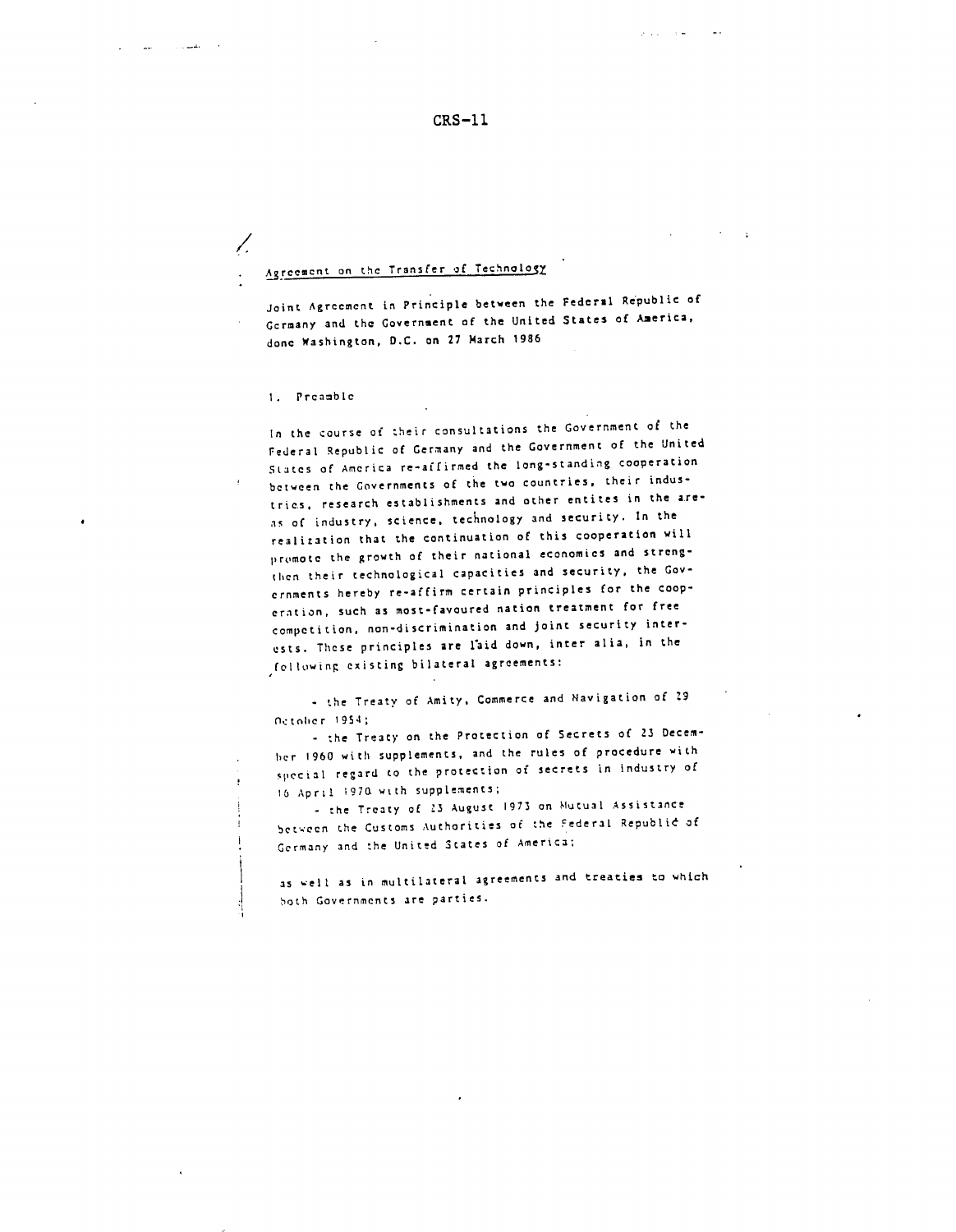المحاجم والموسوق المستنسب كالكافئة للمتحدث والمتجروري

Modern industrial and technological development necessitates a dynamic process of cooperation, especially in the fields of research, development, production, distribution and export, and the exchange of scientific knowledge and information. The Governments will in particular endeavour - whilst! safeguarding their security interests - to promote the free exchange of goods,,scientific information and technologies between their two countries. They will endeavour to increase the effectiveness of their laws, provisions and procedures relating to exports, and thereby to keep the administraLive burden connected therewith to a minimum.

When exercising their discretionary powers, the Governments should, in the spirit of the bilateral cooperation, take the interests of both sides into account. They will endeavour to settle any disputes in a way which is satisfactory to both sides. The Governments are of the opinion that this cooperation must be encouraged and that it should be secured by means of continued development and the implementation of effective regulations for the protection of strategically sensitive technologies.

The Governments wish to make it known that they anticipate that the strengthening of the mutually profitable cooperntion in the fields of industry and research will bring with it an increased cooperation in the application and enforcement of agreed restrictions regarding the export to prohibited destinations of sensitive technologies which affect their common security. To this end they will take effective steps with the aim of further strengthening the protective measures for sensitive technology, and ensure strict application and enforcement of existing laws and other legal provisions in this context. The Governments will take the principles mentioned into account when creating mechanisms for the promotion of this cooperation. The Governments hereby declare that they are prepared to help each other and their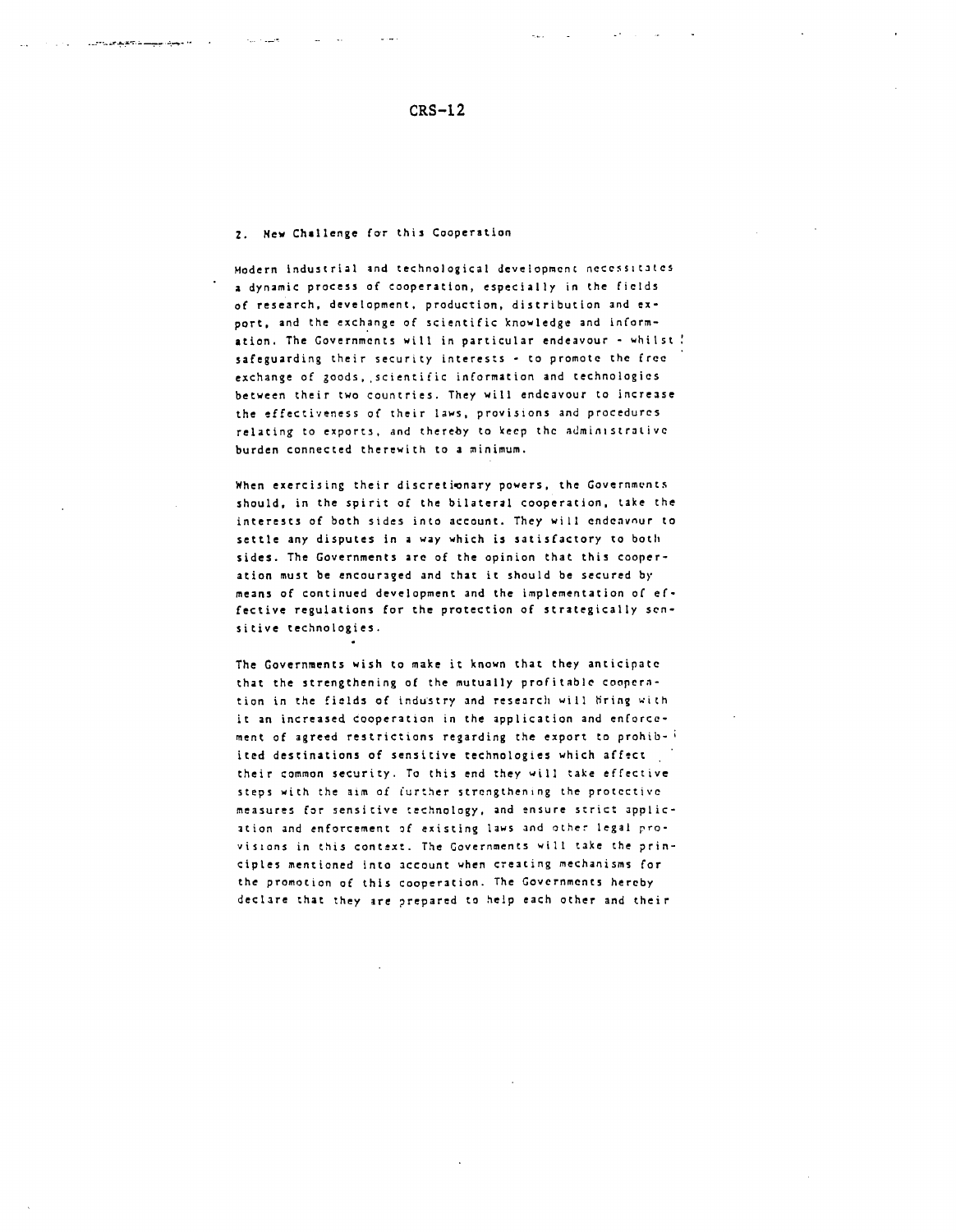industries and research establishments to fully comprehend the pertinent laws and other legal provisions, as well as the purposes to which said laws and legal provisions were introduced. Both Governments recognize that to inform the other government in advance about important decisions or acts which affect its material interests is a useful means towards achieving joint objectives in the spirit of the cooperation. The Governments will hold consultations promptly and at an appropriate level, particularly in emergencies, in order to settle differences of opinion in a way which is satisfactory for both parties. Hereby, they will endeavour to implement the steps necessary for a successful conclusion of their consultations.

In order to facilitate communications concerning the questions of cooperation mentioned in this Agreement, each Government will designate special appointees, whose responsibility it will be to determine the areas which, in keeping with the mentioned principles and objectives, may need further clarification from time to time. For this purpose, J the special appointees shall meet regularly and be prepared to meet at short notice if one of the two Governments so requires.

The consultations and other mechanisms of information laid down in this Agreement shall not affect other bilateral or international consulation mechanisms at the disposal of the two Governments.

4. Review

 $\mathbf{G}$ 

After a period of one year the Governments shall review their experience with all matters treated in this Agreement.

S. Validity for the Land of Berlin

This Joint Agreement in Principle also applies to the Land of Berlin, subject to the rights and responsibilities of

.^\*»^^d^^-^-^\*ti~ti~r~CLi-l-^ a.;~a-^fue-^; :-----"\*\*^- \* \_- ,,~\_q; -- · ~T-' · liLI·~Y-ET1CC M--ý.-··\_--·- C·- ·-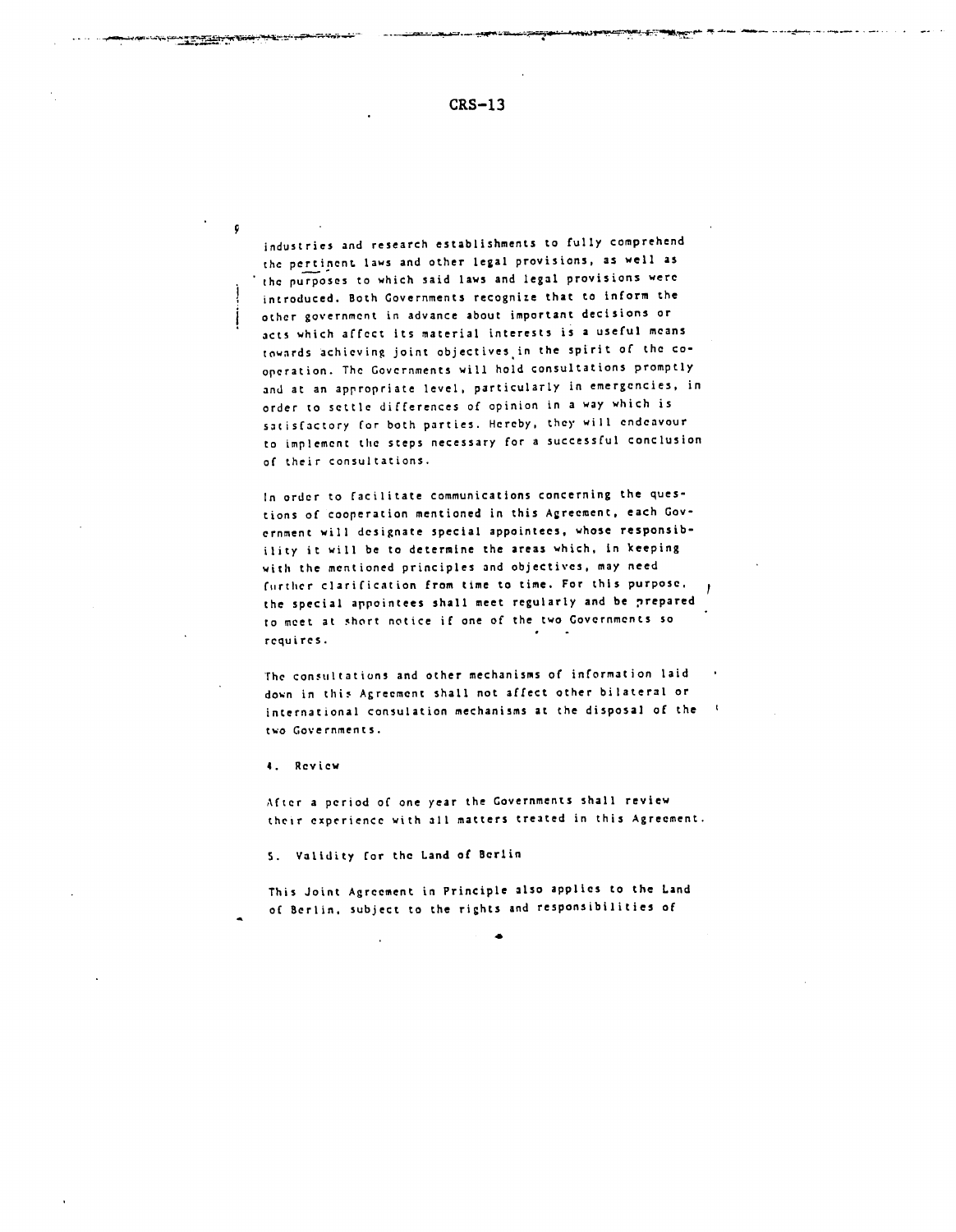France, the United Kingdom and Northern Ireland, and the United States of America, unless the Government of the Federal Republic of Germany makes a contrary (in German: "gegenseitig" = mutual) declaration to the Government of the United States of America within three months after the signing of this Agreement.

Signed in Washington, D.C. on 27 March 1986. For the Government of the Federal Republic of Germany, Martin Bangemann, for the Government of the United States of America, Caspar Weinberger.

### II. **SDI** Agreement

Agreement between the Federal Minister of Economics, acting on behalf of the Government of the Federal Republic of Germany, and the Minister of Defense, acting on behalf of the Government of the United States of America, Concerning the Participation of German Industries, Research Establishments and Other Entities in Research on the Strategic Defense Initiative, Done Washington on 27 March 1986

1. The Federal Minister of Economics, acting on behalf of the Government of the Federal Republic of Germany. In view of the standpoint of the Government of the Federal Republic of Germany on the research programme for the Strategic Defense Initiative, as expressed in its statements of 27 March, 18 April and 18 December 1985, and the Minister of Defense, acting on behalf of the Government of the United States of America, recalling that, in this capacity, he formally invited allied nations to participate in the defense research programme known as the Stratic Defense Initiative. Expecting that such a participation will lead to a material improvement of the quality, the timely implementation and the costeffectiveness of this research. Declaring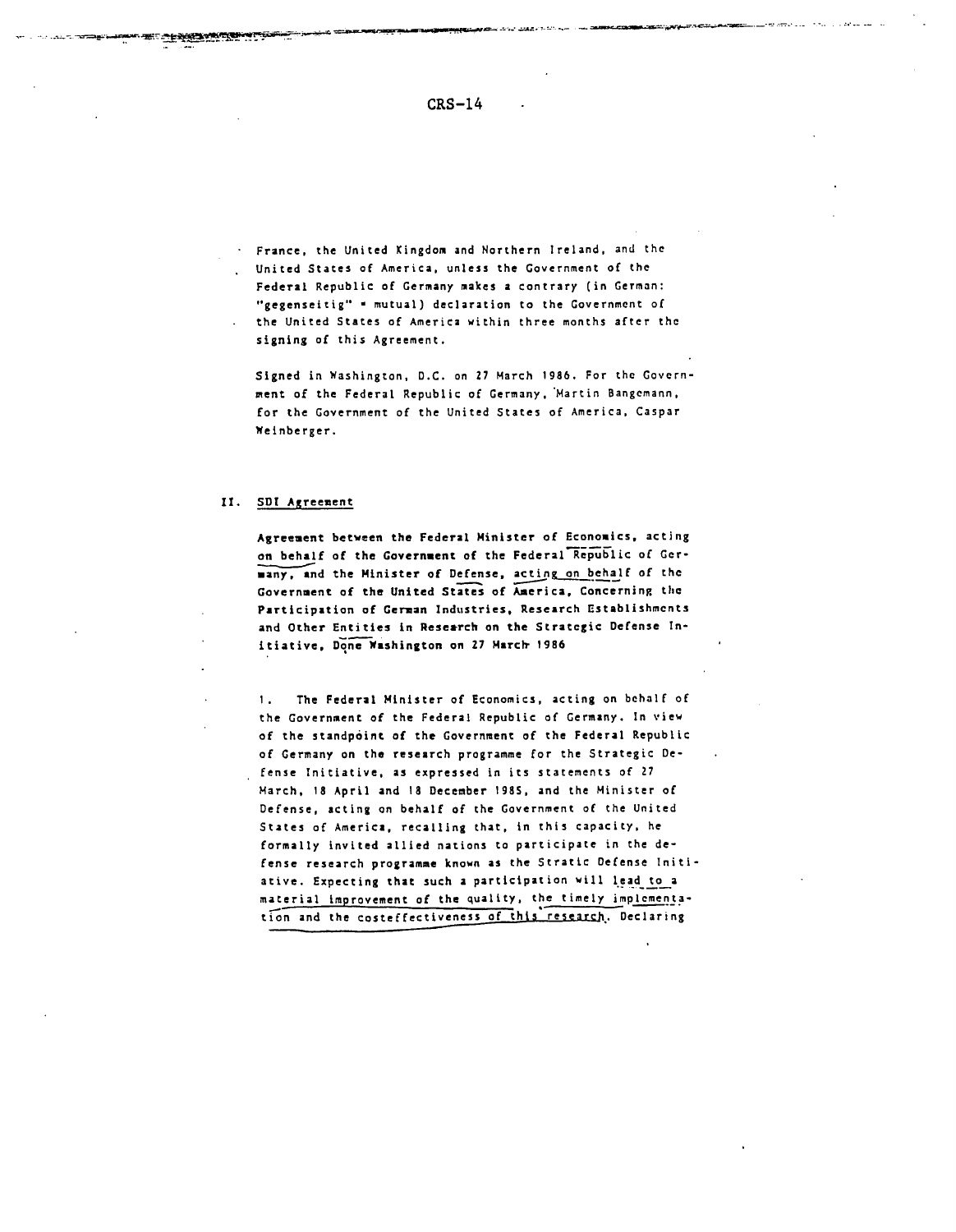$CRS-15$ 

hang and the continues of the contemporary and the contemporary and the contemporary and the contemporary and the contemporary and the contemporary and the contemporary and the contemporary and the contemporary and the con

the joint interest of both parties in the creation of a broad basis for as comprehensive a participation as possible of German industries, research establishment and other entities which wish to take part in the SDI research programme.

Wishing to deal with questions of procedure and fact recurring in this context, they hereby agree on the following guidelines:

#### Implementation  $\mathbf{2}$ .

Separate project contracts and, if the necessity arises, . other implementing agreements will be concluded for the  $\ln \frac{1}{2}$ dividual SDI research projects pursuant to this Agreement. These contracts and other implementing agreements shall be facilitated by this Agreement and they shall be in harmony with it. In the case of inconsistencies between this present Agreement and any implementing agreement, the Governments will enter into consultations to remove these inconsistencies.

#### Existing Agreement  $3.$

3.1 This Agreement shall be implemented in conformity with the laws in force, with other legal provisions of national policy as well as the international obligations of the Government of the Federal Republic of Germany and the Government of the United States of America and, as regards the United States, in compliance with the American-Soviet ABM Treaty of 1972.

3.1.1 In case of inconsistencies between the application of this present Agreement and laws in force, other legal provisions of national policy and international obligations, the governments will enter into consultations to remove any such inconsistencies.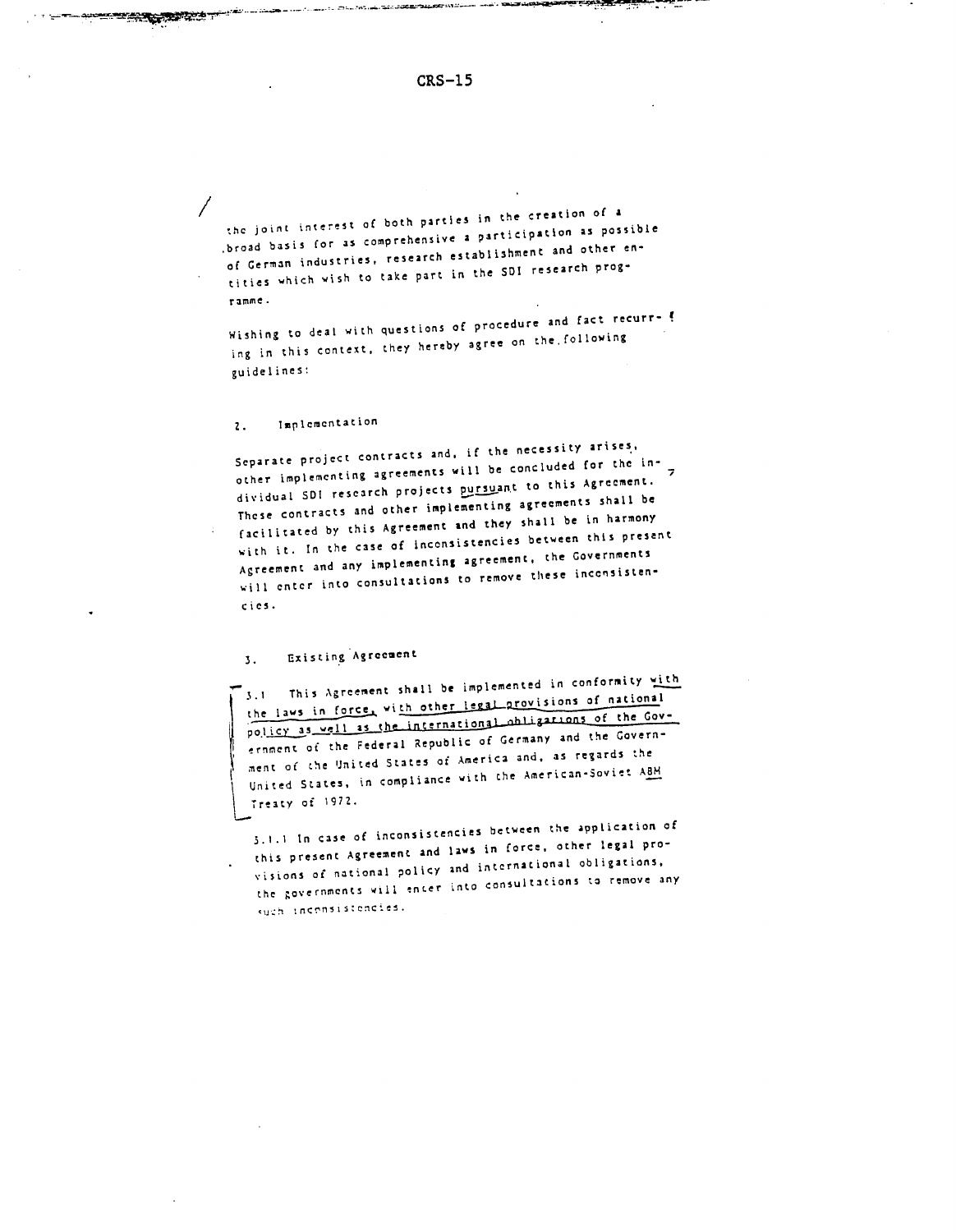أنقر المتعمقة

3.2 Soth governments agree to have recourse to, if poss- 2 ible, existing agreements when drafting the special provisions to be inserted in contracts on research projects and other implementing agreements pursuant to this Agreement. In this context, in particular the following two sides (bilateral) of the agreements apply - where applicable - accordingly (in German the text is not clear).

3.2.1 The Agreements on the Protection of Secrets of 23 December 1960 with supplements and rules of procedure, with special regard to the protection of secrets in industry of 16 April 1970 with supplements. وساء بالمرومسة

3.2.2 The Agreements of 17 October 1978 on Principles of Mutual Cooperation in the Area of Research and Development, Production, Procurement and the Logistic Support of Military Equipment.

3.2.3 Annex 5 of 6 December 1983 to the Agreement on Principles of Mutual Cooperation in the Area of Research and Development, Production and Procurement, and the Logistic Support of Military Equipment (principles of contract administration).

3.2.4 Annex 6 of 6 December 1985 to the Agreement on Principles of Mutual Cooperation in the Area of Research and Development, Production and Procurement, and the Logistic Support of Military Equipment (Agreement on Mutual Administrative Assistance in the Area of Examination of Prices/ Costs in Orders for Defense Purposes).

3.2.5 The Agreement of 4 January 1956 on the Facilitation of the Exchange of Patents and Technical Experience in the Area of Defense.

 $\ddot{\bullet}$ . Definitions

and are also come a series of the paper

4.1 "Classified information": information which must be protected in the interests of national security. Such in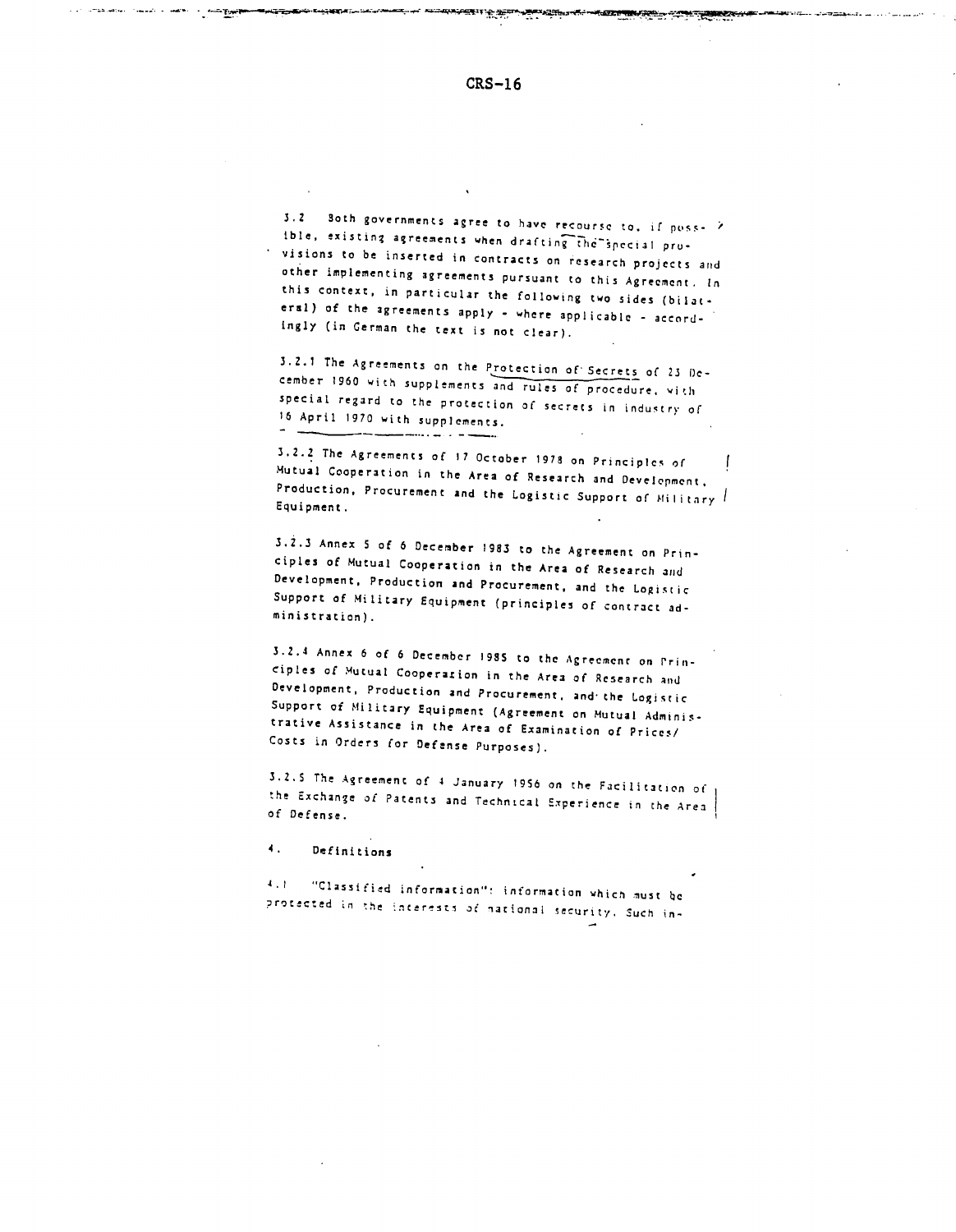**CRS-17**

*S-L* ....-. .+-i---· . - -

formation is designated by the United States as "top secret", "secret" and "confidential", by the Federal Republic of Germany as "streng geheim", "geheim", "VS-vertraulich" and "VS nur für den Dienstgebrauch".

4.Z "Technical data":

ve zavoje izgatnikog izgelicijom izgatele staten.<br>.

Information of all kinds, including inventions or discoveries, whether patented or not, which can be.used for the design, manufacture, use or reproduction of objects or materials, or which can be processed for these purposes.

4.3 "Computer software":

Computer programmes and data stores for computers.

4.4 "Background information":

Technical data and computer software required or useful for a specific research project,'however prior to the commencement of the research project or outside the documents relating thereto.

4.5 "Foreground information":

Technical data and computer software produced in the course of work being carried out on the basis of a contract or <sup>a</sup> specific research project, including any invention or discovery, whether patentable or not, and which was developed during the course of work being done on the basis of said contract or research project or which became applicable in practice for the first time in connection therewith.

4.6 "Information protected by proprietary rights":

All background and foreground information which is protected under private law as intellectual property, as well as all information which is normally treated confidentially by the contractor, unless it Is common knowledge or is generally accessible from other sources or was already made available by the party providing the information or a third party without any agreement on the confidential treatment.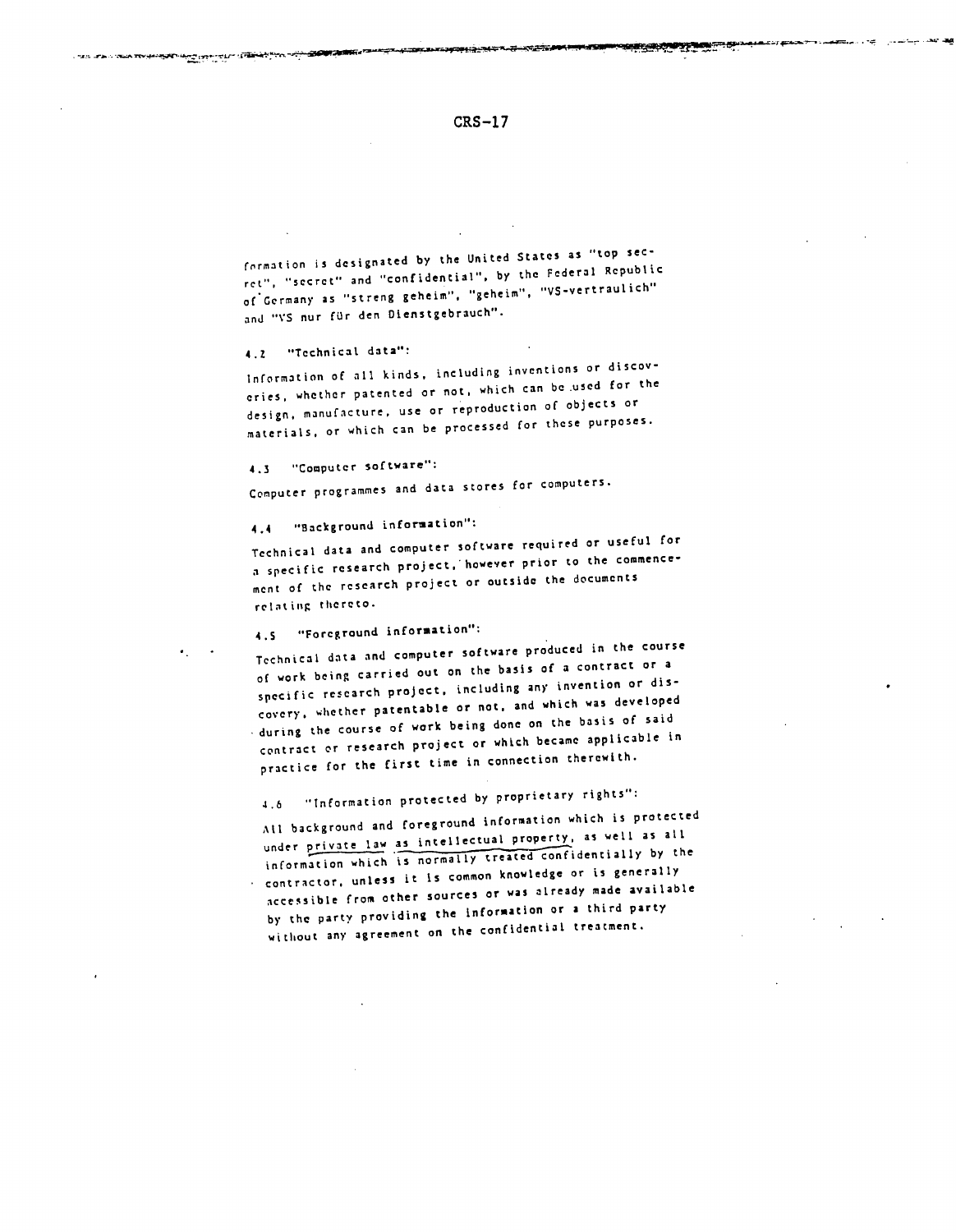$CRS-18$ 

**SALES PRODUCTS IN THE SALE** 

 $\alpha_{\rm eff}$  and

 $\omega = \omega$  and  $\omega$ 

#### "German participation":  $4.7$

.<br>پایان انجاز <mark>در دولت با باش</mark>ت که در در در است در سوچ در باش

ومقتومين معاوضا المواديات والرابل

All German companies, industries, research establishments or other entities which are carrying out agreed SDI research projects, be it on the basis of contracts, subcontracts, joint ventures, partnerships or in any other way. For the purposes of this Agreement the term "possible German participation" shall also mean entities which make a hid for contracts for SDI research projects or which are negotiating the same.

Mcchanisms for Cooperation and Acquisition in SDI  $S_{\infty}$ Research

5.1 There are various different methods of participation in the SDI research programme, inter alia:

5.1.1 The Government of the United States can conclude contracts directly with German industries, research establishments and other entities. The Government of the United States shall conclude such contracts in conformity with American laws and other legal provisions, and with its oblig \_\_ ations arising from this Agreement.

S.1.2 Principal contractors can conclude subcontracts with industries, research establishments and other entities in both countries. All subcontracts shall be concluded in conformity with the laws in force and other legal provisions, as well as with the provisions of the relevant main contract.

5.1.3 German and American industries, research establishments and other entities may agree upon joint ventures, partnerships and other forms of cooperation.

5.2 This present Agreement is intended to facilitate the participation of German industries, research establishments and other entities on the basis of fair and genuine competi-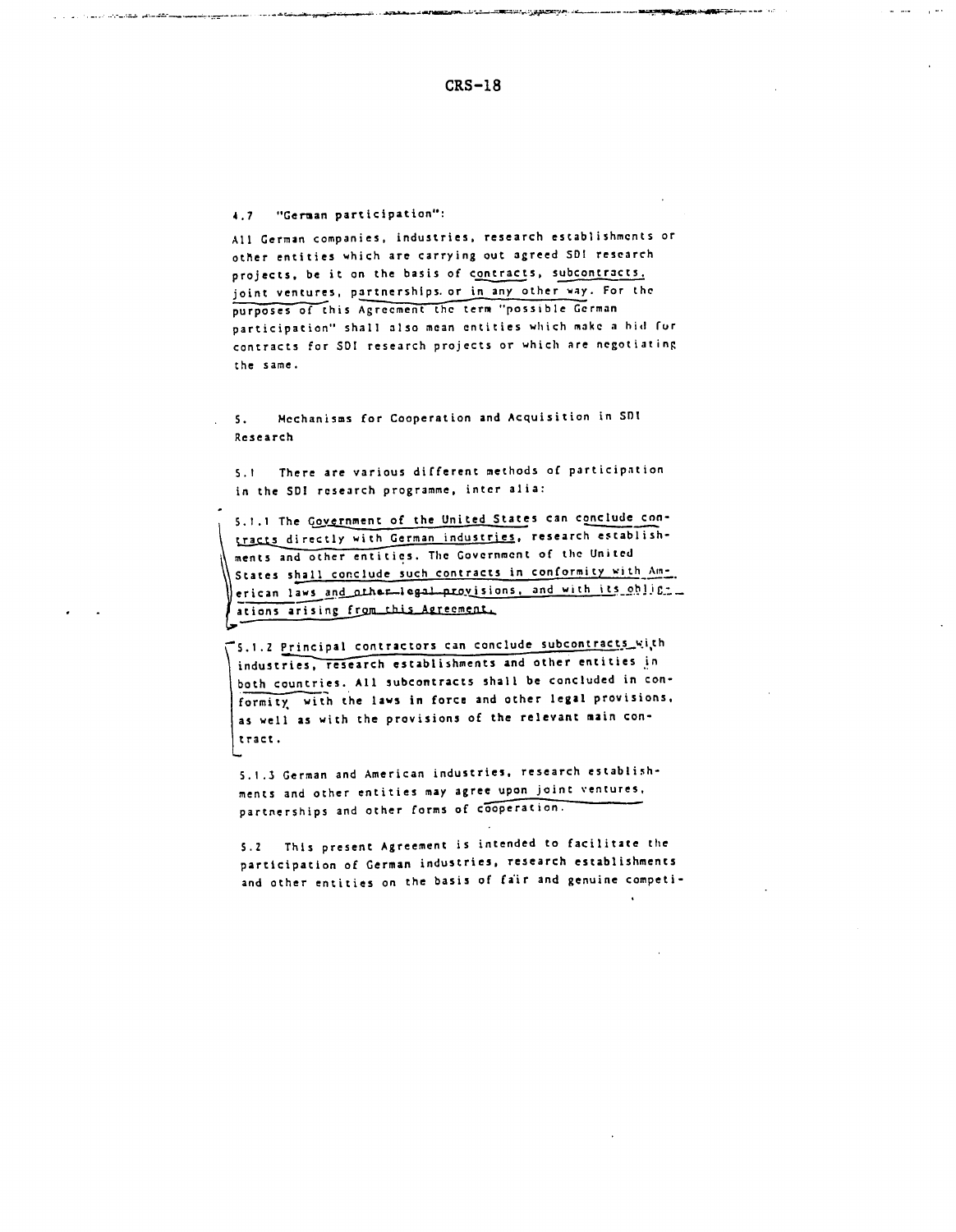Ÿ

tion. It does not preclude the conclusion of other mutual contractual arrangements in conformity with the laws and other legal provisions, and the policies of the two governments, if the German participants so wish.

5.3 Subject to compliance with American laws and other legal provisions of national policy and international obligations, the Government of the United States will endeavour to make it possible for German and American industries, research establishments and other entities to bid under equal conditions for contracts awarded within the framcwork of this Agreement. In order to facilitate said competitive participation, the Government of the. United States hereby agrees, in collaboration with the competent German authorities - insofar as this seems appropriate and necessary -, to provide German industries, research establishments and other entities in due course with all information which they need to be able to compete for participation.

5.3.1 Principles and procedures for the placing of contracts shall be in keeping with the **1978** Agreement on Principles of Mutual Cooperation in the Area of Research and Development. Production, Procurement-and-the-begistic Support of Military Equipment. Price and cost controls will be carried out in conformity with the Agreement of December 1985 on Mutual Administrative Assistance in the Area of Price and Cost Control for Orders for Defense Purposes.

5.3.2 The US Federal Acquisitions Regulation (FAR) and the Department of Defense.Supplement (DFAR)\_contain guidelines for the awarding of contracts by the American Ministry of Defense, including the information whicn must be produced as evidence of tne price for a certain article or service.

5.4 In accordance with the principle of procurement on the  $\ell$ basis of fair and genuine competition, with the terms laid down in this Agreement, with the applicable American technical requirements and with the availability of correspond-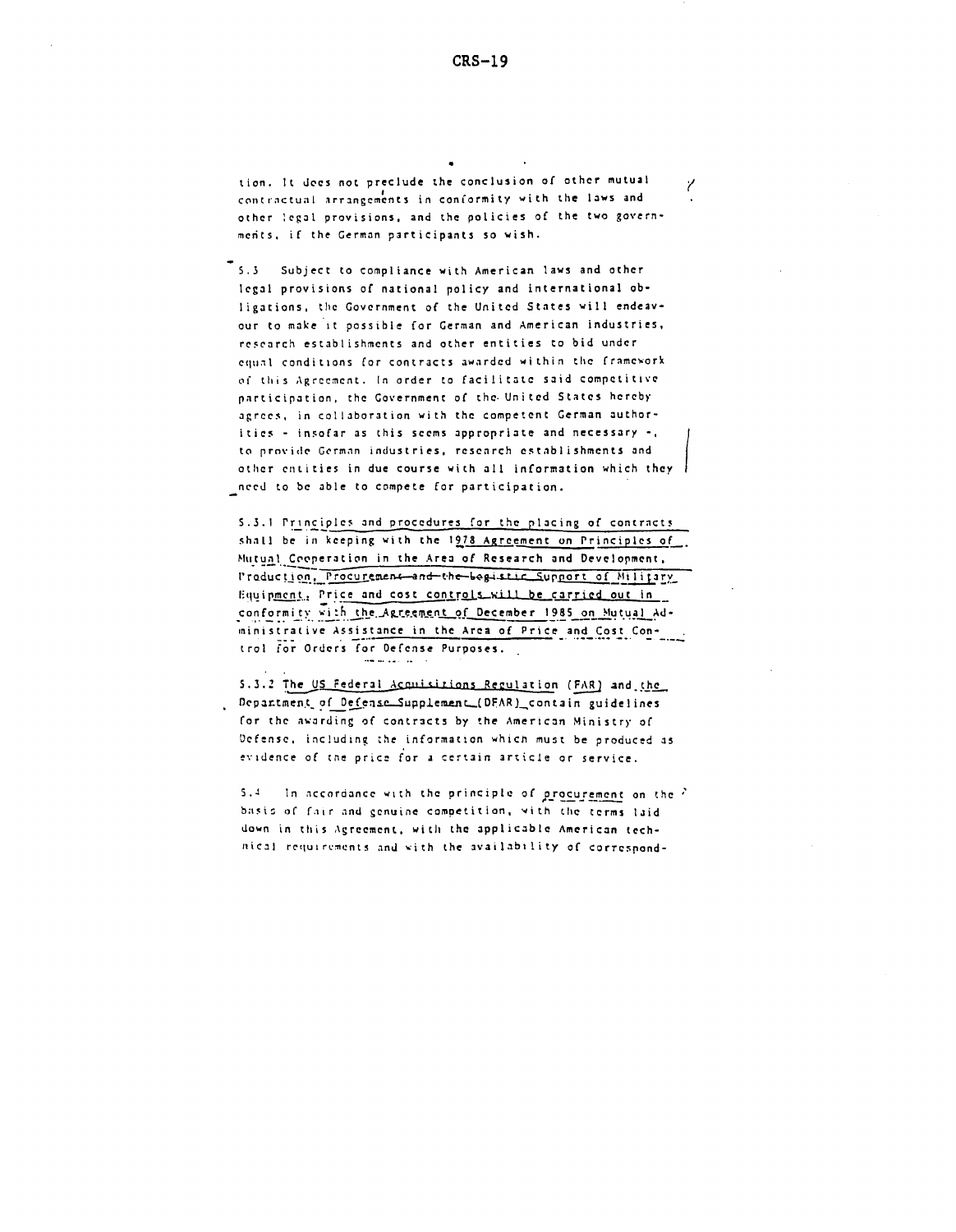ing appropriations, the Government of the United States agrees to do **all** in its power to Cacil.itate the participation, so that the extent of the participation of German industries, research establishments and other entities will correspond to the available German industrial research capacity.

S.5 As regards possible follow-up contracts, the Government of the United States will apply its laws and other legal provisions in the same way to both American and German contractors.

# 6. Exchange of Information and Intellectual Property Rights

6.1 In accordance with the laws in force and other legal provisions of national policy and international obligations, and subject to third-party intellectual property rights, the Governments shall use their power of discretion to promote the cooperation. The technical data and computer software needed for the implementation of project contracts or other implementing agreement pursuant to this Agreement will be supplied to the participants concerned in accordance with said contracts and other applicable implementing agreements and in harmony with the relevant procedures laid down in this present Agreement. For each project contract or other implementing agreement the following rules apply:

6.1.1 Exchange of information: To the extent provided by this Agreement and in accordance with American and German laws and other legal provisions and national policy, both Governments shall do their best to ensure that the exchange of information is efficiently organized.

#### 6.1.2 Visits:

Visits shall be organized in accordance with the Protection of Secrets Agreement of 23 'ecemoer 1960 with supplements.

**CONSTRUCTION OF A STATE OF A REAL PROPERTY** 

*i~- uLsl~~m-r6jll~~jL* -- \*----,-- r i~sc---l·.\_ -- -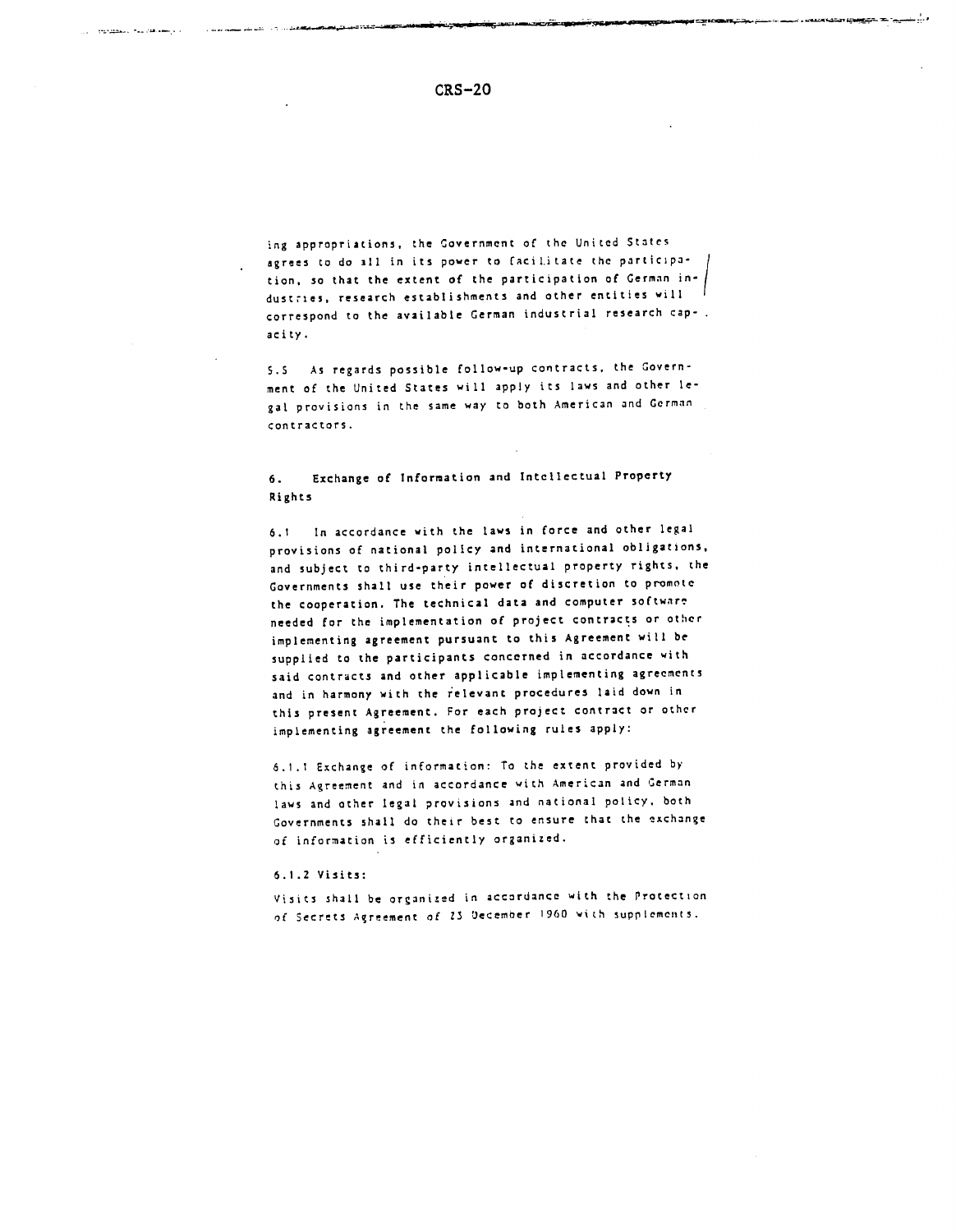sansan Live (net

come non concentrations

Prior to the conclusion of a specific contract or of any other implementing agreement pursuant to this present Agreement, applications made by either Government for permission to visit in connection with said contract or said implementing agreement will be processed as quickly as possible in accordance with the relevant procedures. Once a contract or any other implementing agreement has been concluded, both governmentss can grant the governmental staff or contractors' employees of the other side a bloc authorization for further visits to its authorities and contractors. Once the bloc authori:ation has been granted, the details of further visits can he arranged directly with the competent authorities or the contractor concerned.

6.1.3 Conferences: Representatives of the Governments and the contractors of both States shall be given equal opportunities to participate in conferences in which they are .githorized to participate and which concern cooperative SD! programmes and contracts. In order to facilitate the participation in such conferences the Governments shall ensure th.i: these representatives fulfil the requirements necessary for taking part in such conferences.

#### 7. Protection of Information

**The Pure in Law** 

**".1** Both Governments recognize the danger which the risk orf an unulthori:ed transfer of sensitive SDI technology to prohibited destinations represents for their joint security. In consequence, they agree, in harmony with their national security interests, their laws and national policy, to take all necessary and appropriate steps to prevent such unautherizcd transfer of sensitive **SDI** technology to prohibited destinations.

**7.\*** Technical data and computer software designated as classified information exchanged or produced in the course of an SDI project contract or another implementing agreement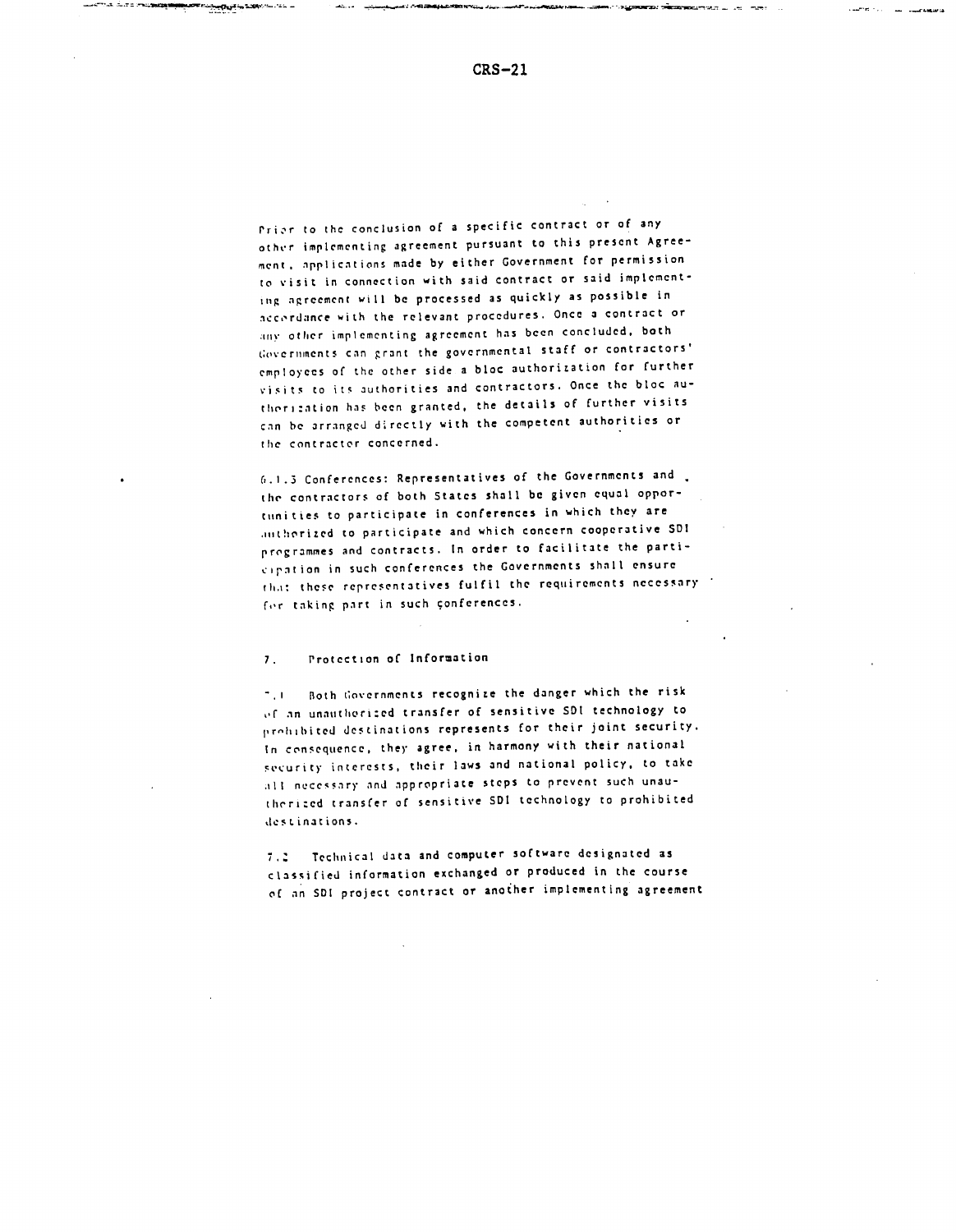pursuant to' this Agreement shall be protected in accordance with the Protection of Secrets Agreement of 23 December 1960 with supplements and rules of procedure, with special regard to the protection of secrets in industry of 16 April 1970 with supplements. Each Government has the authority to designate the background information which it transmits to the other Government or its contractros according to this Agrccment. The Defense Ministry of the United States shall issue designating instructions separately for each contract and each implementing agreement. If any questions arise in connection with designating which are not clearly settled in the contract or other implementing agreement, then these questions can be discussed between the parties to the contract or implementing agreement. The final authority for designating foreground information lies, however, with the *\_* Defense Ministry of the United States.

7.2.1 With regard to the designating of the results of research as classified information, both Governments hereby agree that certain information must be protected against unauthorized disclosure. However, both Governments are of the opinion that excessive use should not be made of the possibility of designating information as classified inform-. ation, and that information should only be classified as... such when there is reason to believe that the disclosure of the information would jeopardize the national security of one of the two States.

7.3 Both Governments will take all legal steps at their disposal in order to prevent confidential information transmitted in connection with this Agreement being disclosed on the basis of a statutory provision, unless the other Government and, if applicable, the contractor providing the information consents to a disclosure of the information.

7.4 As a contribution to this desired protection, the information transmitted by one Government to the other will be designated as classified information in accordance with the

-. **··** - -. - . - -- - - - - -. **.---,- f--i-,** .-. - --.- ,- ---- - -

الأنبار والمحصوم ومحتضر المقامل المتحاول المتعاونين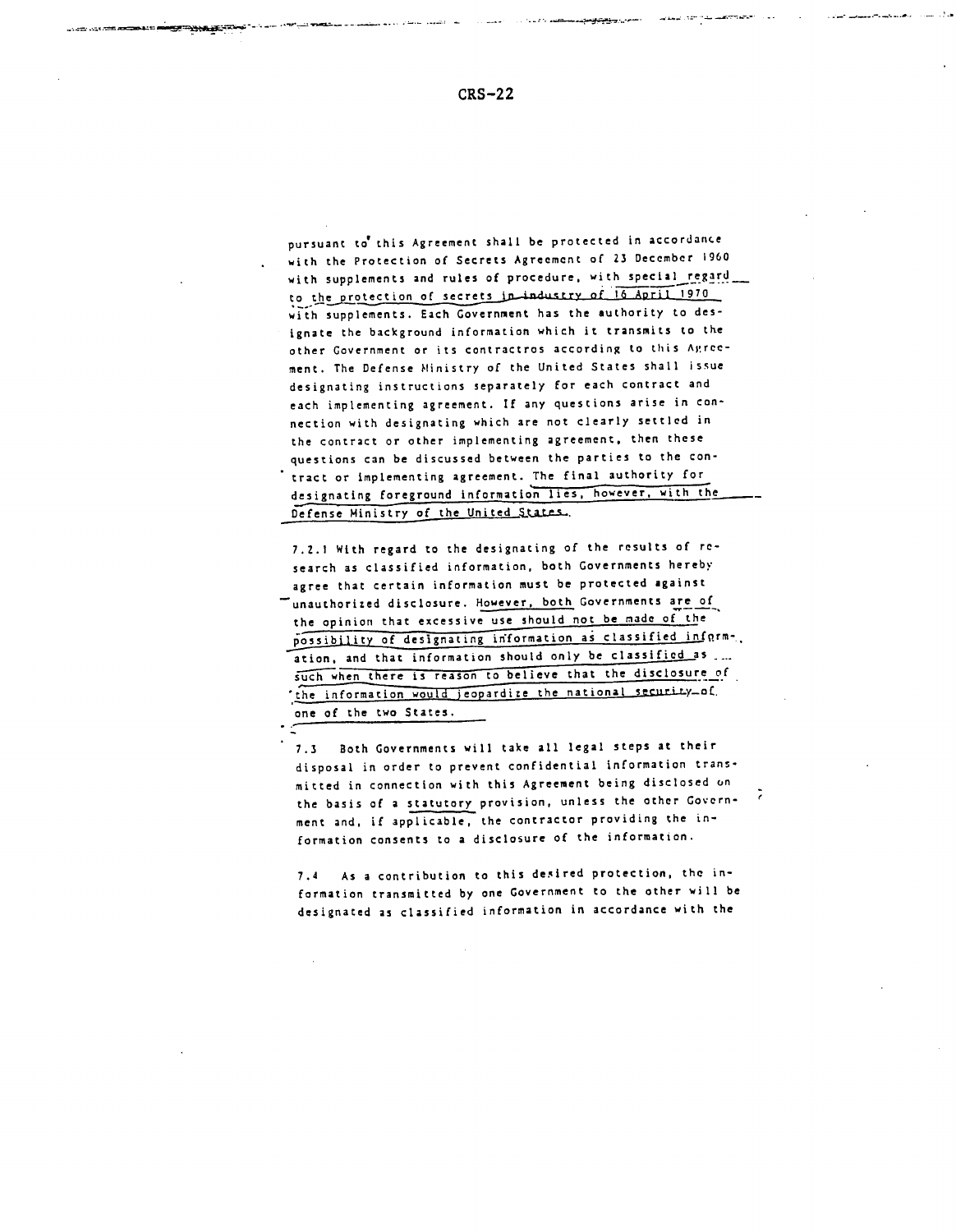Protection of Secrets Agreement of 23 December 1960 with supplements and rules of procedure, with special regard to the protection of secrets in industry of 16 April 1970 with supplements, according to the appropriate national classified matter designating system. If the information concerned is not classified, attention will be drawn to the fact that the information supplied in connection with this Agreement is confidential.

7.5 Confidential background information which is nonclassified shall be protected in a way which guarantees its protection against unauthorized disclosure. Said information may include technical data and computer software which is not designated as classified information and which is subject to American export control laws. It will be labelled and protected in such a way that re-export or dissemination which contravenes the terms of the contract or of another implementing agreement is made impossible without the consent of the Government transmitting the information or of the contractor.

7.6 Both Governments shall endeavour, subject to their municipal laws and implementing provisions, to avoid a policy for the protection of information which would have a retroactive effect on information transmitted within the framework of this Agreement.

Intellectual Property Rights and Utilization of In-Formation

Background Information:  $3.1$ 

Background information, once transmitted, shall be protected and may not be used or passed on for purposes which are not laid down in the contract or in another implementing agreement without the consent of the owner. The participation in an SDI research project shall not affect the author's rights at awnership and use of this information.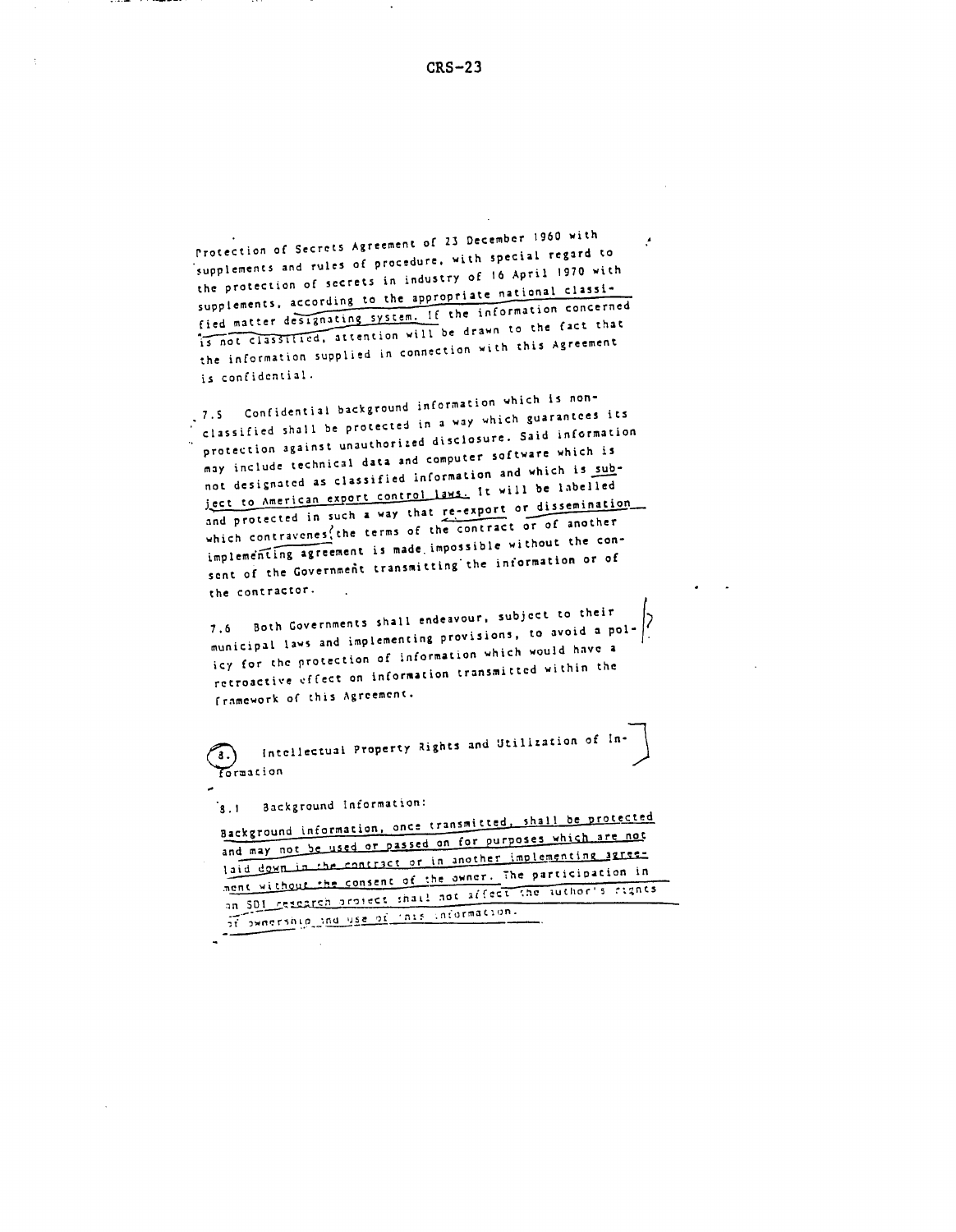*8.2* Information protected by proprietary rights is subject to the rights of the owner and such rights of use as can be claimed in favour of each Government and each contractor. The recipient of such information shall obtain the consent of the party transmitting the information before using or disclosing said information and before divulging it to third parties.

8.3 Foreground Information

- - - - - -

8.3.1 Proprietary rights in technical data and computer software produced in the course of SDI research contracts shall be offered to the contractor who produced the technical data and computer software concerned. This shall apply unless the Government of the United States, in conformity with its municipal laws and implementing provisions, has in respect of the right to the intellectual property provided otherwise for contracts financed exclusively by it.

8.3.2 German Participation:

 $\cdot$ 

German participants can, in connection with **SDI** research projects, decide to participate in contractual arrangements which are financed exclusively by the United States. In conformity with American laws and implementing provisions. and under provisions and terms which are not more unfavotiable than those applicable to American contractors, such contractual arrangements normally require that the Government of the United States receives unlimited rights to the technical data and computer software produced within the framework of **SDI** contracts, i.e. royalty-free rights to use, copy or disclose this information in whole or in part in any way and for any purpose. This does not preclude the right of the contractor to use technical data and computer software he has produced, subject to the special conditions of the contract in question and the security regulations in force.

8.3.3 The Government of the United States shall endenvour, in accordance with the security interests. the laws and the

. -. \_ -- -- - - - - S .

**I .**

.<br>Самын нар<del>ын арман ба</del>лган тоосон байга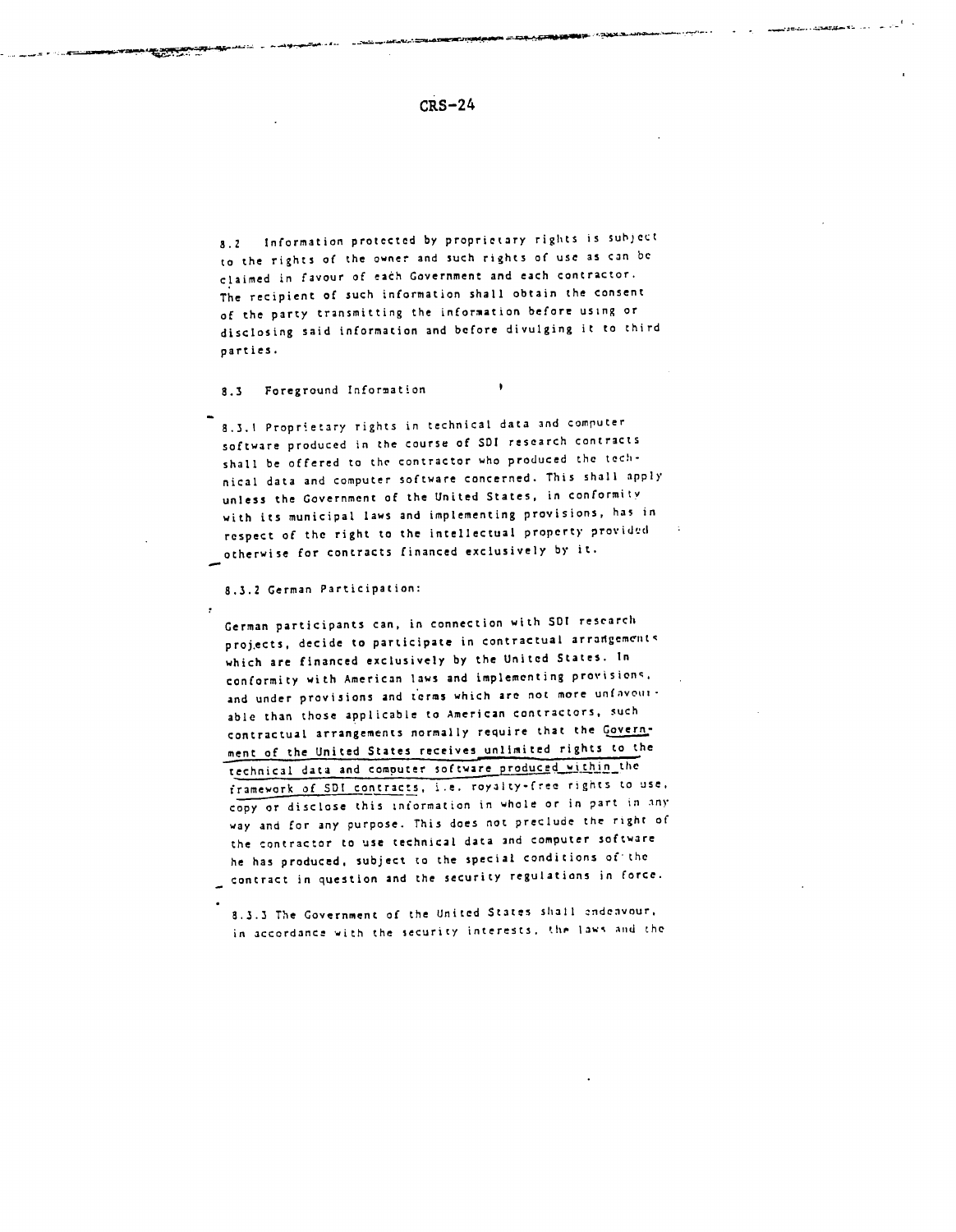--'~--^--- III~--T~"IC · --- LI·

policy of the United States and subject to third-party proprietary rights, to allow the use, for non-military purposes, of the results of non-classified research projects in the field of SDI technologies.

8.3.4 The Government of the United States and the Government of the Federal Republic of Germany shall make every effort to support negotiations on the necessary licenses, royalties and the exchange of technical information with their respective enterprises and other holders of such rights.

8.3.5 The transfer of the results of research obtained within the framework of SDI contracts by subsidiaries of German parent companies domiciled in the United States will be facilitated, subject to compliance with the laws and other legal provisions and the policy of the United States.

9. Additional Information

In recognition of their joint security interests and in order to facilitate the effective implementation of these Agreements the Defense Ministry of the United States and the Federal Ministry of Defehse of the Federal Republic of Germany shall arrange a mutual exchange of information on areas of SDI research to be agreed upon between the two sides. In addition, they agree to exchange know-how in areas of SDI research which shall be laid down by mutual agreement and which the two sides deem useful for the improvement of conventional methods of defense, in particular air defense. This exchange of information will take place in accordance with the American and German laws in force, the other legal provisions and national policies and with international obligations and third-party property rights.

10. Entry into Force and Termination

10.1 This Agreement, which is drawn up in English and German, each version of which is equally controlling, shall come into force upon the date of the last signature.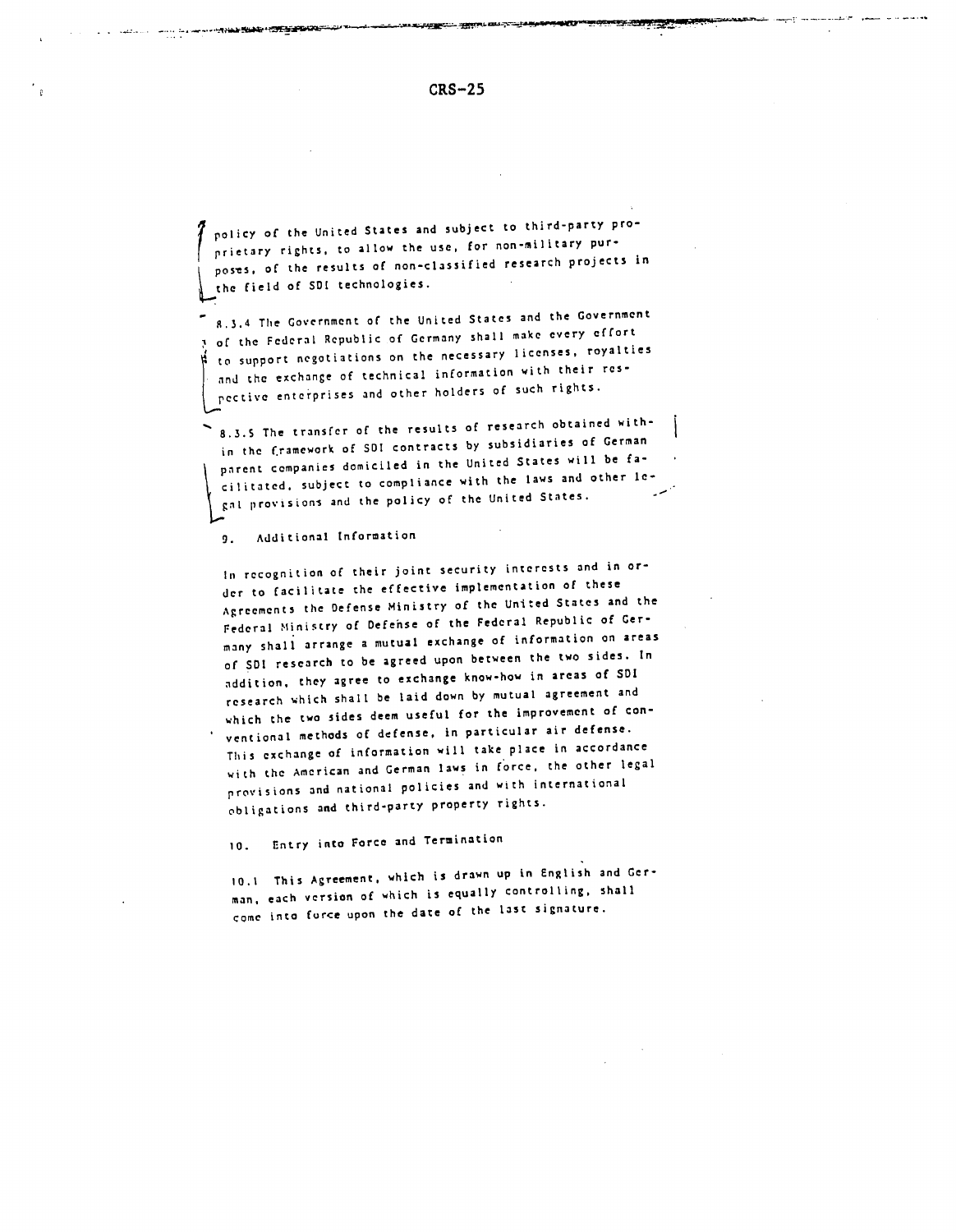10.2 Each Government may terminate this Agreement by informing the other Government with three months' notice. The provisions relating to the termination of a specific research project are contained in the separate agreements for the relevant project.

10.3 In the event of the termination of this Agreement. the provisions relating to the protection and the security of information shall remain in force.

Done in Washington D.C. on 27 March 1986. For the Government of the Federal Republc of Germany, Martin Bangemann and for the Government of the United States of America, Caspar Weinberger.

# **III.** The Secret Letters

**1.** Letter from Richard Perle, Deputy US Defense Minister, to Lorenz Schomerus of the Federal Ministry of Economics

Dear Lorent,

I am writing to you concerning our discussions on the subject of the Joint Agreement in Principle. In order that the American side may be comprehensively informed about the measures you intend to take to increase the effectiveness of your national export controls for sensitive technolgy, it would be extremely useful if you would outline certain points in more detail than was possible in the Joint Agreement in Principle.

Could you in particular describe the structural changes in German law which you want to introduce in order to improve export controls? Would the export of technology covered by the COCOM embargo be a breach of German law

بالمتناسب والمستعمل والمستنقذات

ിന്റെ പുരൂപിന്റെ ആളുത്തിയിലെന്ന് പറപ്പിന്റെ പക്ഷേപിക്കുകയും മാത്രം പ്രവേശനക്ഷേപിക്കുകയും പ്രവേശനക്ഷേപിക്കുന്നു<br>പുരുവിന്റെ പുരൂപിന്റെ പുരൂപിന്റെ പ്രവേശനക്ഷേപിക്കുന്ന പ്രവേശനക്ഷേപിക്കുന്ന പ്രവേശനക്ഷേപിക്കുന്ന പ്രവേശനക്ഷേപിക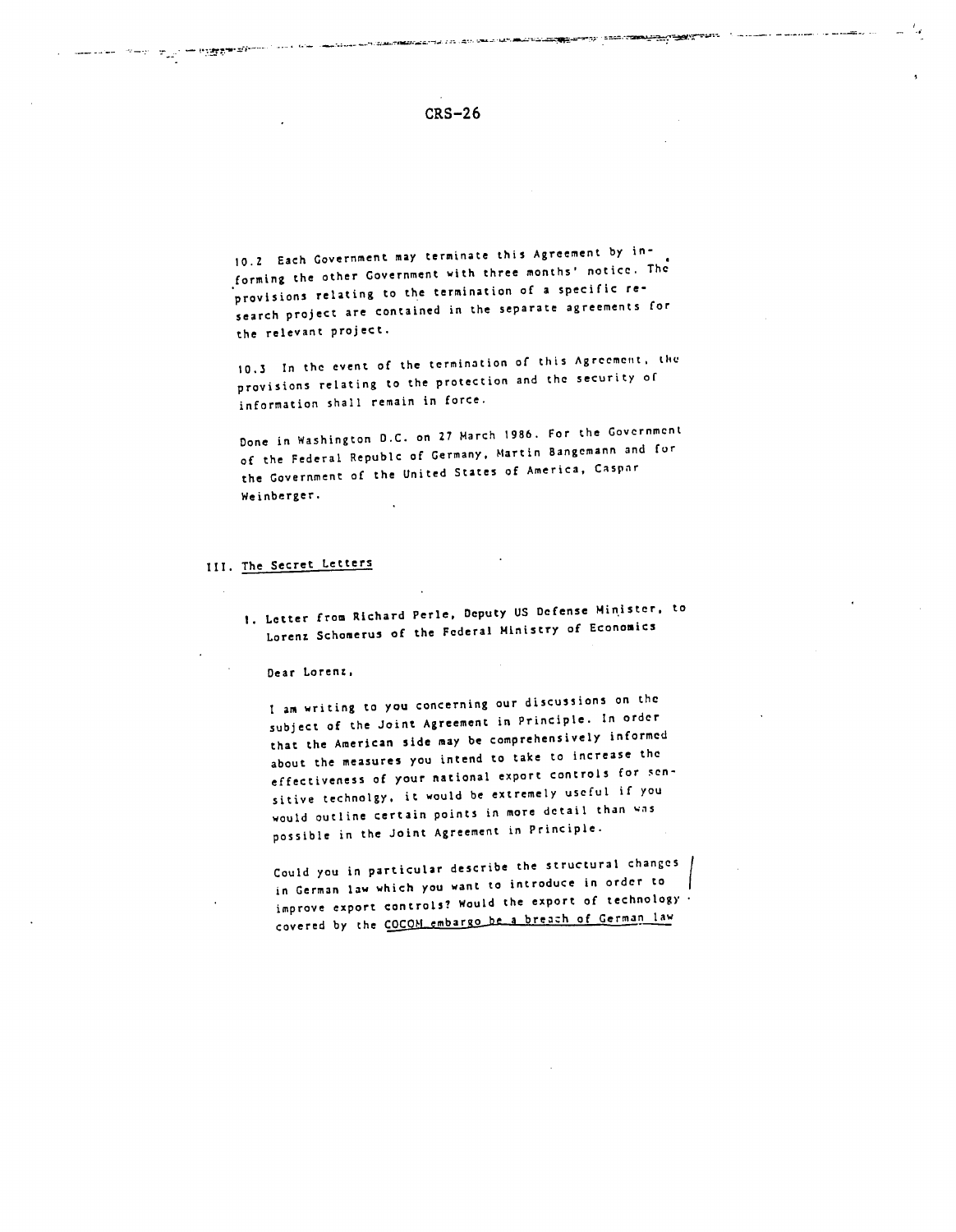pursuant to the amendments you intend to propose, were it to be done without official government permission? Does the government intend, according to the new laws, to punish infringements with the severity necessary to act as a sufficiently strong deterrent against inadmissible nonauthorized exports?

Could you describe the measures you plan to take to improve control over the COCOM embargo? Do you intend to increase the number of staff employed to implement the embargo and to conduct permit controls?

It is our opinion that the cooperation between our two governments, as described in Article 3 of the Joint Agreement in Principle, would be facilitated by an additional agreement stipulating that bilateral talks should be held for the purpose of coordinating our positions when deliberating on the COCOM list before questions of importance are brought before the COCOM (Coordination Committee for Multilateral Export Controls). We sincerely hope that you will give your agreement to this.

It is also our opinion that the undertaking referred to in Article 3 of the Joint Agreement in Principle should contain an agreement stating that, prior to the conclusion of the urgent discussions, neither side will take irrevocable steps which would make the discussions ineffective. This means that, in cases of emergency, both sides would be prepared to refrain for an appropriate length of time from granting permits for the shipping of goods which fall under the embargo, which would make it impossible for them to be re-obtained.

As regards the question of international law, the Government of the United States sees the Joint Agreement in Principle rather as a political declaration of intent than as a legally valid document.